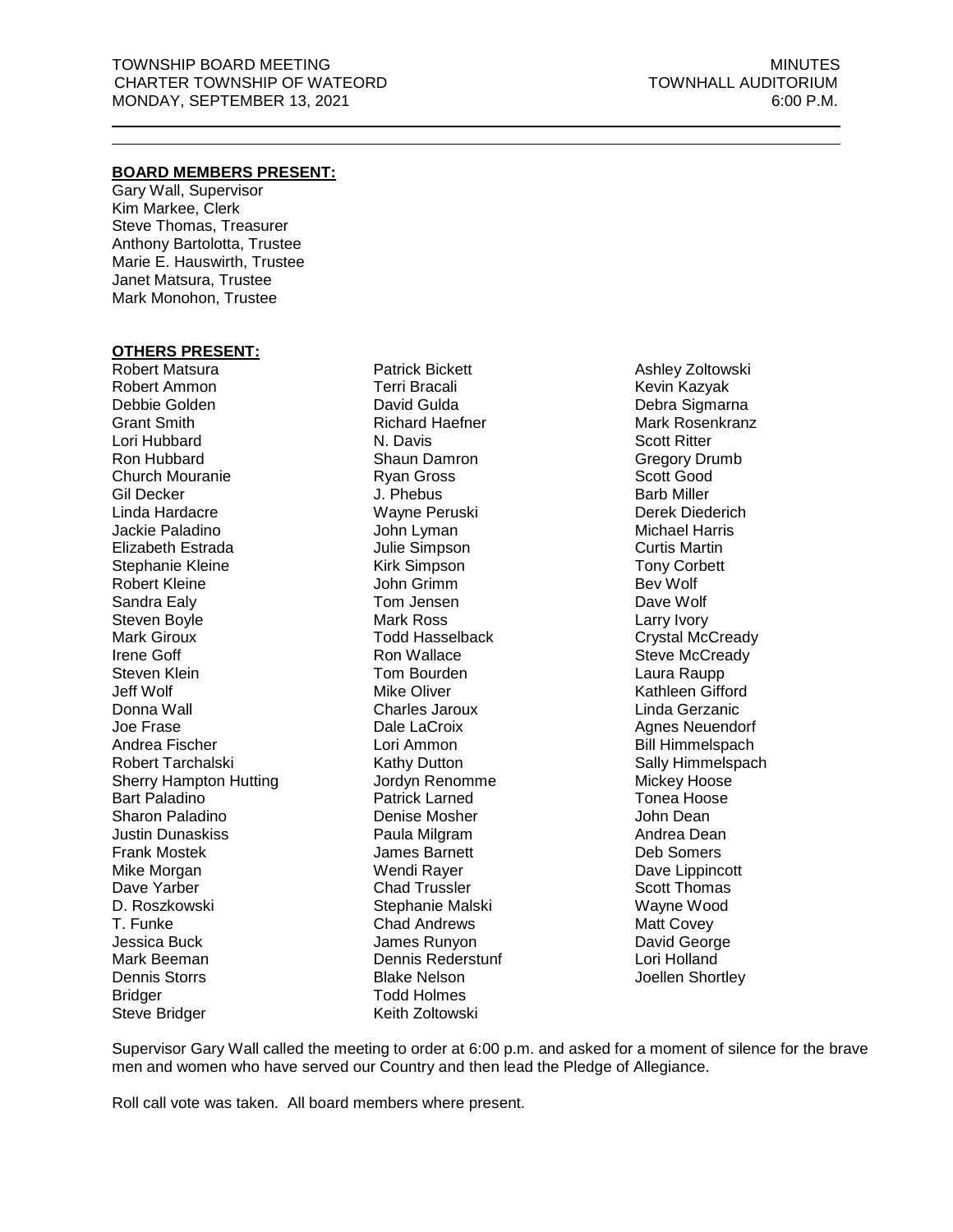# **1. APPROVE AGENDA**

# 1.1 **September 13, 2021**

# Moved by Bartolotta,

Seconded by Thomas; RESOLVED, to approve the September 13, 2021, agenda as printed. A roll call vote was taken.

Ayes: Wall, Markee, Thomas, Bartolotta, Hauswirth, Matsura, and Monohon Nays: None Absent: None

Motion carried unanimously.

# **2. ANNOUNCEMENTS**

- 2.1 Fall Family Storytime begins Monday, September 13, 2021, and goes through Wednesday, November 17, 2021. Sessions will be held on Mondays and Wednesdays from 10:00 a.m. to 11:00 a.m. for young children. Sessions will be held outdoors, weather permitting, in the grassy areas between the library and the Veterans' Memorial. Bring a blanket or chairs to sit on and dress for the weather. When rain or cold weather sets in, storytime will be held in the Library's Community Room.
- 2.2 To avoid interest/penalties, please pay your summer taxes by Tuesday, September 14, 2021. Any payments made starting September 15, 2021, will be subject to interest/penalties. Please take advantage of our online services through our website costing just \$1 if paid through a checking or savings account. [WWW.WATERFORDMI.GOV/TAXES.](https://www.waterfordmi.gov/taxes) Taxes may also be paid in person at the Treasurer's office. We also offer a drop box outside the Treasurer's office door (as you walk up on the left connected to the building) if you wish to drop your tax payment therefor contactless payment.
- 2.3 The Waterford Library will be presenting "Berlin The History and Highlights of a Fascinating City" on Thursday, September 16, 2021, at 6:30 p.m., in the community room. With 82 million inhabitants, Germany is the most populous state in the European Union and, after the United States, the most popular immigrant destination in the world. 40% of Americans claim German heritage. Berlin has been Germany's capital city twice. The country's largest metropolis first became the capital in 1871 when the German states unified to become the German Empire. Following German reunification in 1990, the German parliament voted to move its capital city from Bonn back to reunited Berlin, which has now resurfaced bigger, better, and culturally stronger than ever before.
- 2.4 Join us for the last two lunchtime food trucks on Waterford's Civic Center Campus. Thursday, September 16th Fortune Cooking will bring their delicious Asian cuisine, and Thursday, September 30th Grilled Wraps will feature a variety of delicious sandwiches! Food is served from 11:00 a.m. to 2:00 p.m. and both trucks accept cash or credit. Visit www.waterfordmi.gov/specialevents for details and menus. Hope to see you there!
- 2.5 It's your last chance to purchase tickets for Waterford's 27th Annual Business Recognition Awards Breakfast! Join us this Friday, September 17th at 7:15 a.m. at Overtyme's Fireside Lounge where we're excited to acknowledge the longevity, commitment, community service, and beautification efforts of the Waterford business community! Tickets are \$20 each and may be purchased online at www.waterfordmi.gov or from the Waterford Township Supervisor's office at 248-674-6201 or [supervisor@waterfordmi.gov.](mailto:supervisor@waterfordmi.gov)
- 2.6 Waterford Township offers a free monthly recycling collection of magazines and cardboard (shipping boxes, cereal boxes, toothpaste boxes, etc., free of food debris and dry.). Please note that the **September 2021** recycling date will be held on the **THIRD** Saturday of the month. September's recycling date is Saturday, **September 18th from** 9:00 a.m. to 1:00 p.m. in the parking lot at Town Hall. Waterford residents only, please.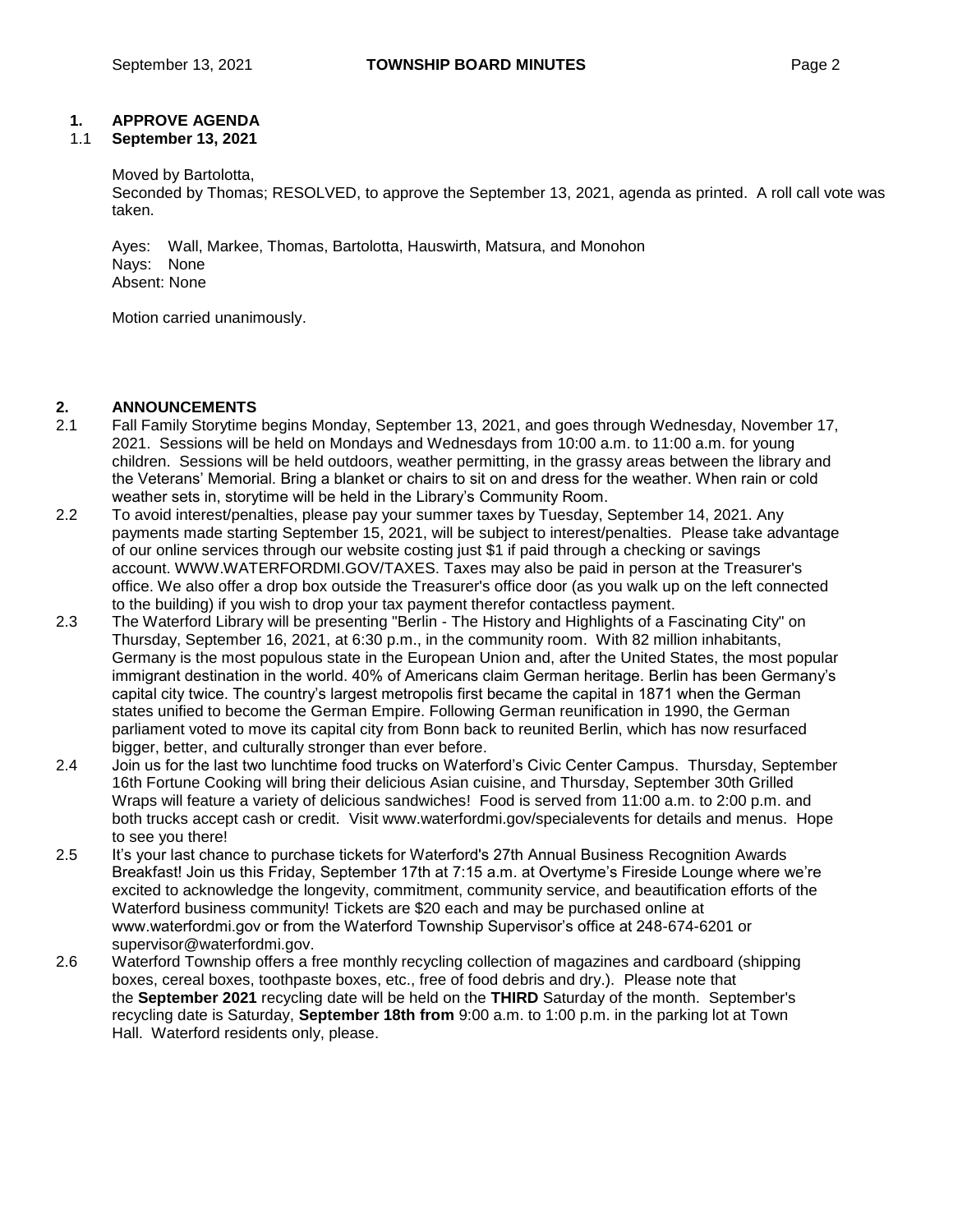- 2.7 Waterford Township has partnered with the North Oakland Household Hazardous Waste Consortium (NO HAZ). NO HAZ provides residents of participating communities a safe and environmentally responsible way to dispose of Household Hazardous Waste (HHW). The last collection date for the year is Saturday, September 25th, from 8:00 a.m. until 2:00 p.m. at Oakland County Service Center Campus, 1200 N. Telegraph Road, Pontiac. Registration links will be posted on the No Haz website www.nohaz.org approximately three weeks before each collection date. Online registration only and you must register in advance. Waterford Residents pay a fee of \$15. Please note, in-person sales at the Development Services office or on the day of the event will NOT take place this year.
- 2.8 The Waterford Library will be holding Teen Bingo (6th 12th graders only) on Saturday, September 25, 2021, from 2:00 p.m. - 3:15 p.m. Prizes include books, school supplies, snacks, and more. Registration is required. Please be respectful of the tweens and teens as they enjoy a library program planned just for them.
- 2.9 Join the Waterford Senior Center for its annual Walk & Roll for Meals on Wheels fundraiser event on Saturday, September 25, 2021. Did you know that the Waterford Meals on Wheels program delivers 1,800 meals PER WEEK to homebound Waterford seniors Incredible! Money raised by the Walk & Roll event is essential to continuing to serve the community in this capacity. So bring the family out for some exercise and help this great cause. Please call to register at 248-682-9450.
- 2.10 September is National Library Card Sign Up Month. Students in grades Kindergarten to grade 5 who live in Waterford may sign up for their first library card and receive a coupon for a free paperback book from the Library's Children's Department.
- 2.11 We are in need of Crossing Guards for the current school year. Crossing guards earn \$10.00 per hour. Apply at https://www.waterfordmi.gov/jobs or visit the Human Resources Department at 5200 Civic Center Drive or call (248) 674-6252, Arlene Ward.
- 2.12 Inside Out, an outdoor art exhibition sponsored by the Detroit Institute of Art that brings artwork to the Waterford Township Civic Center Campus has now opened and will run through October. Seven reproductions of art from the DIA are on exhibit outside on the Township Campus for your enjoyment and can be viewed at your leisure. This is a walkable event, so stop by the Township Campus and check it out! Information about the artwork, a map, and the virtual ribbon-cutting can be viewed on the Township's website at www.waterfordmi.gov/insideout.

# **3. Awards & Presentations**

2021 Beautification Awards Presented By Clerk Markee

Clerk Markee presented the 2021 Beautification Awards to the following township residents and business owners. They demonstrated the utmost pride and respect for our community by maintaining the exterior of their property to the highest level of elegance. This is why Waterford Township has selected them as a recipient for the Waterford Township's Beautification Award.

Mickey and Tonia Hoose Theresa Schlink Richard Moody and Glenn Muszalski Safety Technology International Albaugh Masonry Stone & Tile, Inc. Patricia Cosner David and Janice Newton Greg and Suzette Phillips Charles and Celeste Mouranie Jonathon and Ashley Stokes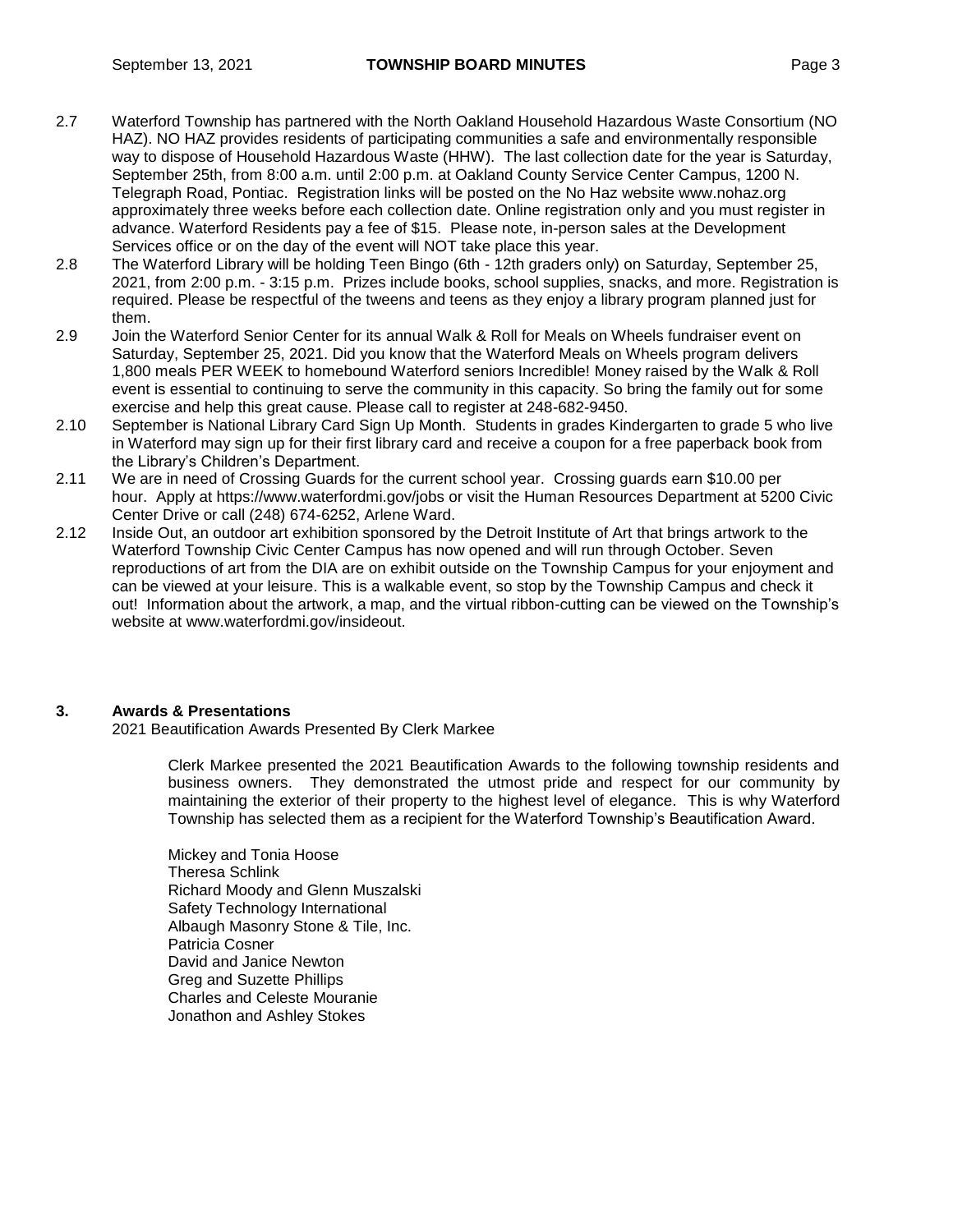# *4. Consent Agenda*

*Board Members may remove items from the Consent Agenda for discussion purposes or for the purpose of voting in opposition. Public comment for items removed from the consent agenda may be received in the same manner immediately following the Consent Agenda.*

- 4.1 August 23, 2021, Meeting Minutes
- 4.2 September 7, 2021, Special Meeting Minutes
- 4.3 September 13, 2021, Bill Payment
- 4.4 Receive the Clerk's Office July 2021 Report
- 4.5 Receive the 51st District Court's August 2021 Report
- 4.6 Receive the Library's July 2021 Report

Moved by Bartolotta, Seconded by Markee, RESOLVED, to approve the Consent Agenda, items 4.1 through 4.6. A roll call vote was taken.

Ayes: Wall, Markee, Thomas, Bartolotta, Hauswirth, Matsura, and Monohon Nays: None Absent: None

Motion carried unanimously.

# **5. Board Liaison Reports (Verbal)**

#### Trustee Bartolotta

Trustee Bartolotta reviewed the planning commission meeting.

#### Clerk Markee

Michigan Renaissance Festival discounted admission tickets are available with your library card. Visit the Michigan Activity Pass website, [www.michrenfest.com/tickets/](http://www.michrenfest.com/tickets/) and use the promo code Riseup21 at checkout.

#### Trustee Matsura

The Hess-Hathaway Park Advisory Committee meeting was held on Thursday, September 8, 2021. Preparations for the Harvest Happening on October  $3<sup>rd</sup>$  are proceeding in a modified way due to Covid-19 recommendations. It will be held outside and will include entertainment on stage, hayrides, food trucks and pumpkin patch sales. Parking is \$5 per vehicle. Funtober will be held Saturday, October 16, 2021.

In other news, The Pontiac Lake Improvement Board is holding a zoom meeting for a public hearing on September 23 at 6:00 P.M. The purpose of the meeting is Pontiac Lake Assessment roll confirmation.

#### Trustee Monohon

The Waterford Youth Assistance (WYA) will be setting up their second Kindness Rock Garden at the Waterford Library on Saturday, September 18th. We are looking for some volunteers to help move about 2 tons of rocks which will be used for this purpose. We will be starting at 8:00 a.m., so maybe after dropping off your cardboard recycling feel free to stop by and lend us a hand.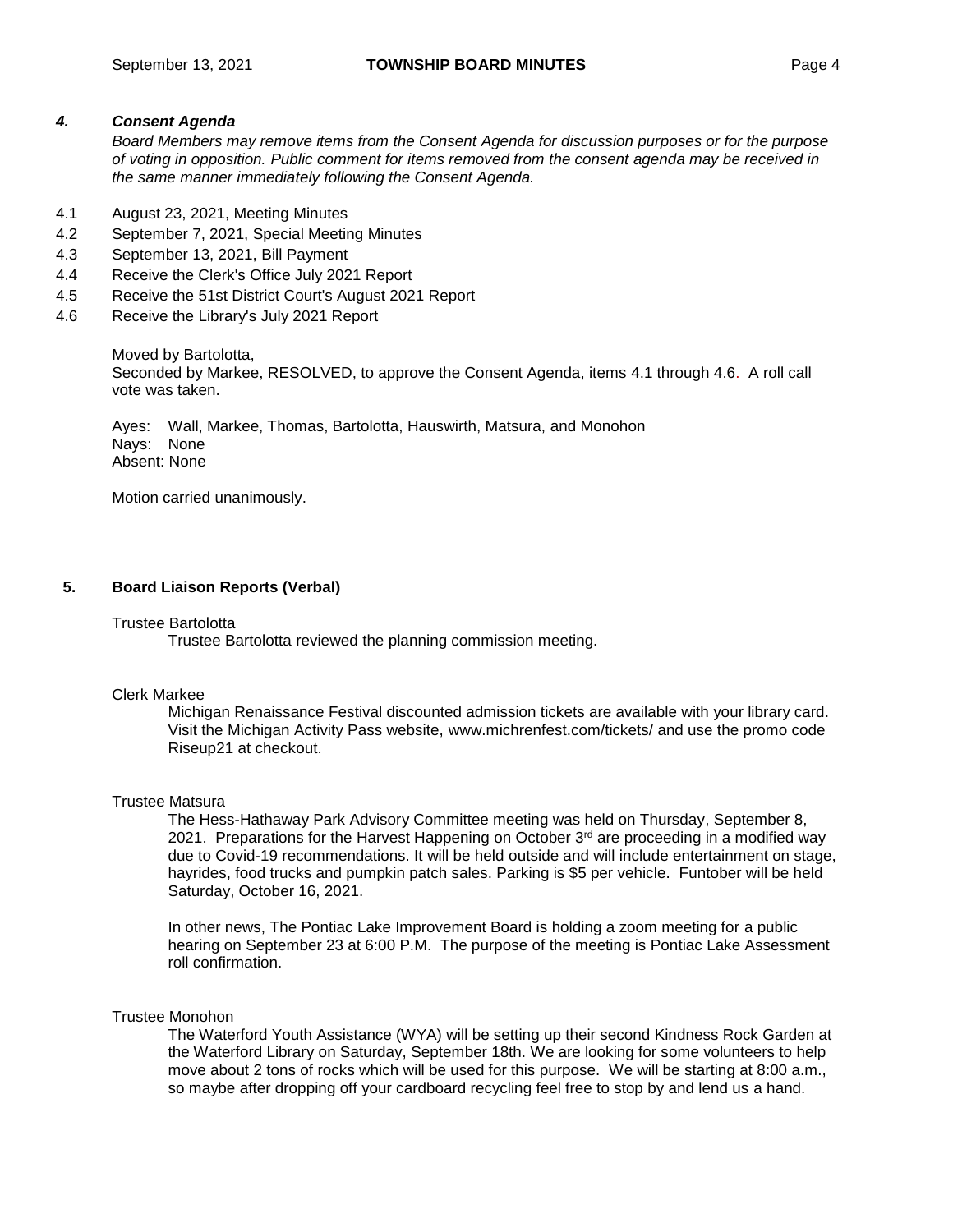# **6. Introduction**

## **6.1 Introduction of Text Amendment 2021-Z-014; Outdoor Dining In C-2**

The following memo was received by Jeff Polkowski, Planning and Zoning Superintendent.

Attached for your review and consideration, please find one (1) proposed Zoning Ordinance Text Amendment. This ordinance amendment was initiated after the expiration of the Resolution Allowing Temporary Uses Due to COVID-19 States of Emergency, Orders, and Related Hardships. The intent of the now expired Resolution was to provide relief to Waterford Township's business owners and their patrons due to the hardships imposed from the COVID-19 pandemic by allowing outdoor seating, and expansions to existing outdoor seating.

At this time, it was discovered that, although outdoor dining is permitted with a Special Use Approval by the Planning Commission in the C-1, C-3, and C-4 Zoning Districts, it is not mentioned as an allowed use in the C-2 Zoning District. Because of the allowance of this use in the more intensive and less intensive Zoning Districts, staff can only speculate that this was an erroneous oversight when first drafting the Zoning Ordinance

The Zoning Ordinance defines Outdoor Dining Patios as:

**Outdoor Dining Patio**. *A structure consisting of an improved surface upon which outdoor tables, chairs, plantings, and related decorations and fixtures are located and maintained for food and beverages.*

As with all current outdoor dining regulations, they must be conducted in areas structurally attached to or located directly adjacent to or upon the principal building used for restaurant establishments. The Planning Commission shall review and may stipulate requirements for reasonable restrictions on the hours of operations, additional screening and fencing, service area accessibility, waste material containers and disposal of waste materials, effective pedestrian circulation, seating capacity, additional required parking, and future review to ensure conformance with such stipulations and the performance standards established in this Zoning Ordinance.

#### **Planning Commission Recommendation and Findings**

The Planning Commission reviewed this proposed Rezoning at the regularly scheduled meeting on August 24, 2021 and resolved unanimously, to forward a favorable recommendation to the Township Board.

#### **Motions**

Based upon the Planning Commission's favorable recommendation at the August 24, 2021 regular meeting for this zoning ordinance amendment, should the Board want to consider adopting the proposed ordinance amendment, the appropriate motion would be to introduce the attached Ordinance and schedule it for possible adoption at the September 27, 2021 meeting.

I have attached a map highlighting the affected parcels within the Township. Should you have any question's please do not hesitate to reach out to this office.

#### STATE OF MICHIGAN COUNTY OF OAKLAND CHARTER TOWNSHIP OF WATERFORD ORDINANCE NO. 2021-Z-014 **TEXT AMENDMENT TO ZONING ORDINANCE**

An Ordinance to amend the Waterford Township Zoning Ordinance No. 135-A ("Zoning Ordinance") Section 3-704 C-2, Small Business District text to allow Restaurant Establishments with outdoor dining, as permitted uses after special approval.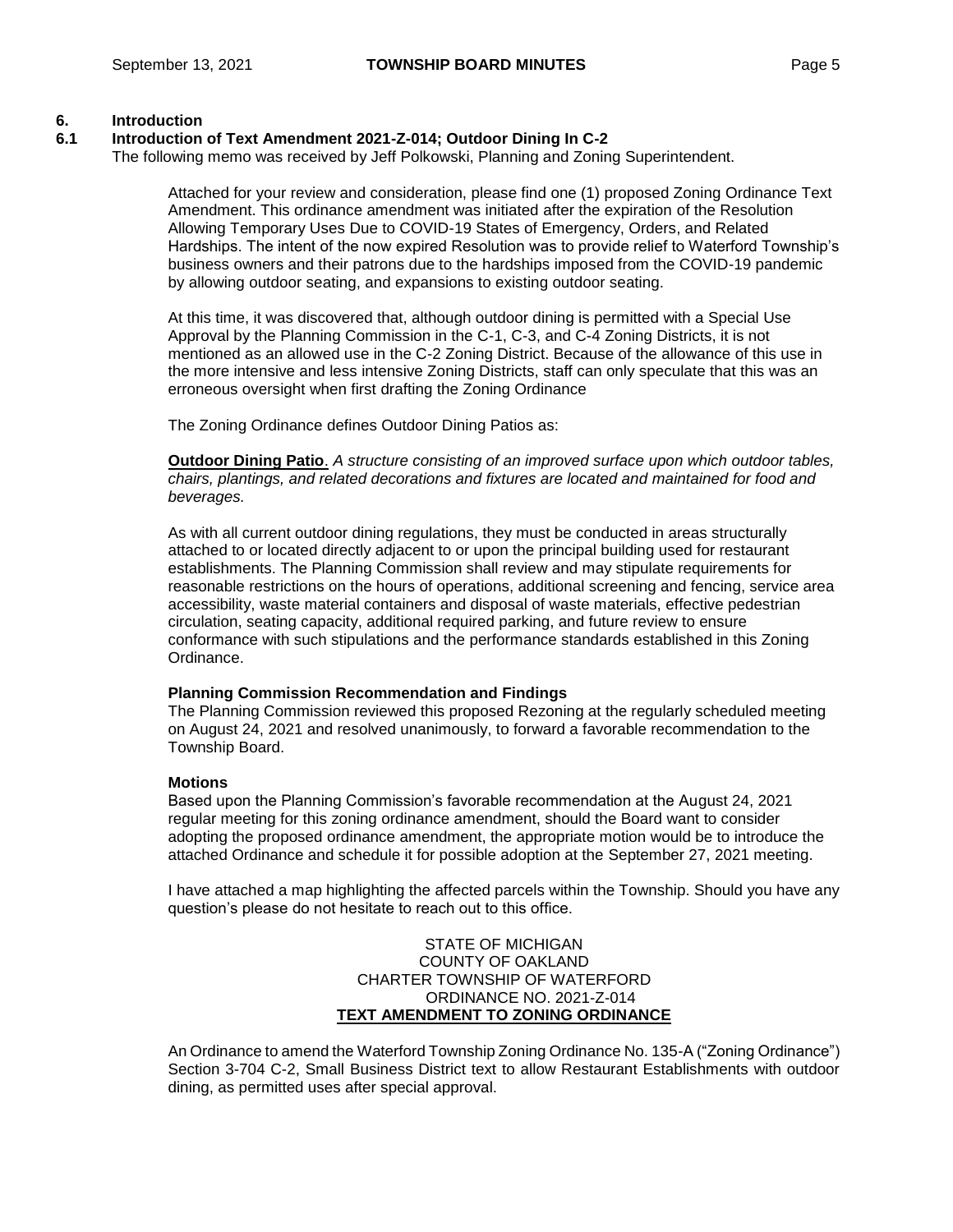Introduction of Text Amendment 2021-Z-014; Outdoor Dining In C-2 Continued.

#### THE CHARTER TOWNSHIP OF WATERFORD ORDAINS:

#### *Section 1 of Ordinance*

Section 3-704.5 of the Waterford Township Zoning Ordinance that lists permitted uses after special approval in the C-2, Small Business District, is amended by adding a new subsection C to read as follows:

C. Restaurant Establishments (See **Restaurant Establishments** in **Section 1-007**) with outdoor dining patios conducted in areas structurally attached to and/or located directly adjacent to or upon the principal building used for restaurant establishments. The Planning Commission shall review and may stipulate requirements for reasonable restrictions on the hours of operation, additional screening and fencing, service area accessibility, waste material containers and disposal of waste materials, effective pedestrian circulation, seating capacity, additional required parking, and future review to ensure conformance with such stipulations and the performance standards established in this Zoning Ordinance. (Effective 9/27/21)

#### *Section 2 of Ordinance*

The effective date of this Ordinance shall be on the  $8<sup>th</sup>$  day after publication, or a later date as provided in the Michigan Zoning Enabling Act for when a petition for voter referendum on this Ordinance and/or a notice of intent to submit such a petition is timely filed with the Township Clerk.

# **CERTIFICATION**

I certify that this Zoning Ordinance Text Amendment was adopted by a majority vote of the members of the Board of Trustees of the Charter Township of Waterford at a meeting duly called and held on \_\_\_\_\_\_\_\_\_\_\_\_\_\_\_\_\_\_\_\_\_\_\_\_\_\_\_\_\_\_\_\_\_\_, 2021.

Date **Date Contract Contract Contract Contract Contract Contract Contract Contract Contract Contract Contract Contract Contract Contract Contract Contract Contract Contract Contract Contract Contract Contract Contract Co** 

Moved by Bartolotta,

Seconded by Thomas; RESOLVED, to introduce Ordinance Amendment 2021-Z-014; Outdoor Dining in C-2 with the possible adoption at the September 27, 2021, regular board meeting. A roll call vote was taken.

\_\_\_\_\_\_\_\_\_\_\_\_\_\_\_\_\_\_\_\_\_\_\_ \_\_\_\_\_\_\_\_\_\_\_\_\_\_\_\_\_\_\_\_\_\_\_\_\_\_\_\_\_\_\_

Ayes: Wall, Markee, Thomas, Bartolotta, Hauswirth, Matsura, and Monohon Nays: None Absent: None

Motion carried unanimously.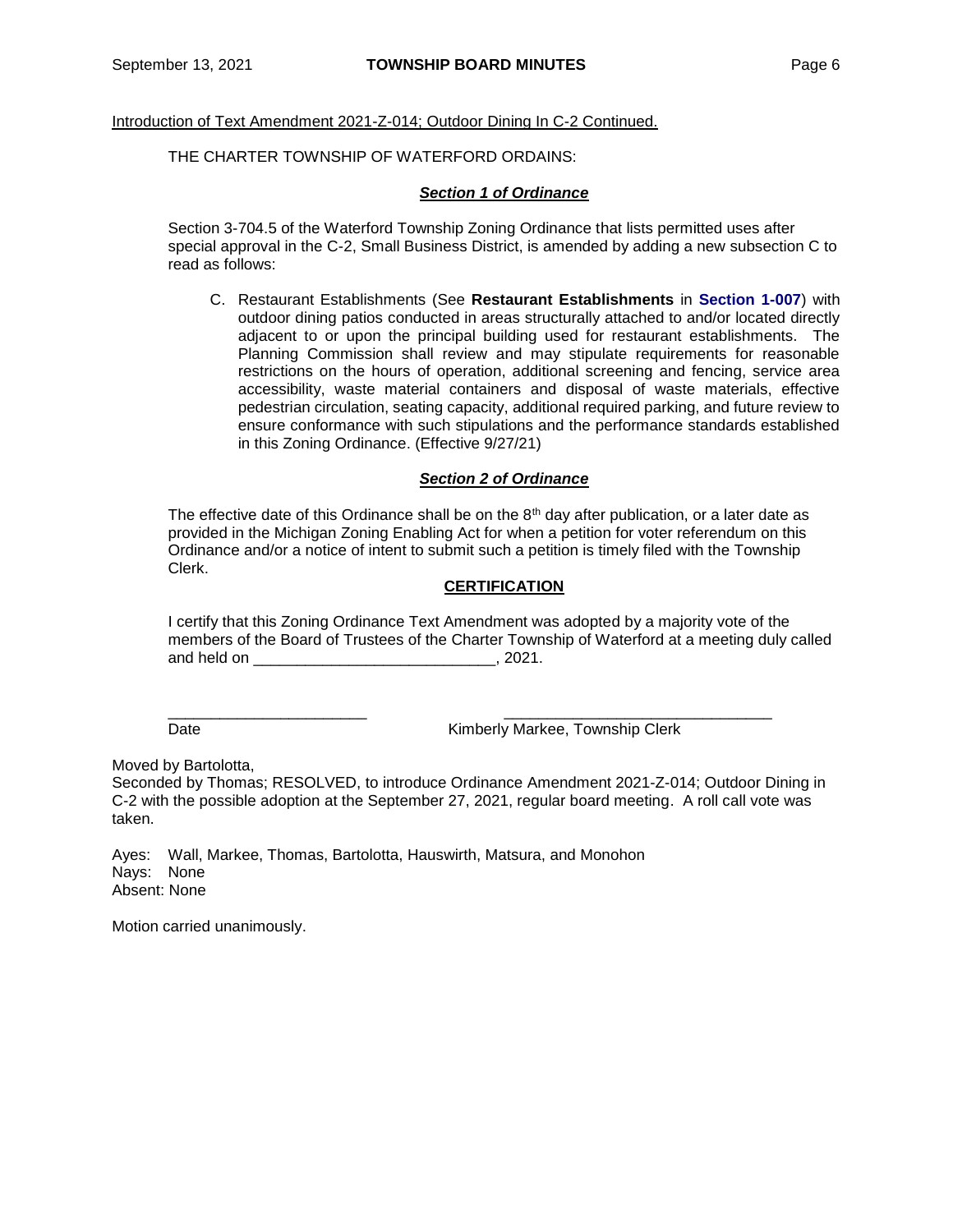The following memo was received by Township Attorney Joellen Shortley.

The proposed development for Williams Lake and Hatchery Roads is before you for consideration with a revised site plan from the version presented to you on May 24, 2021. The initial version was proposed as a 66-unit single-family development. The current version is for a 55-unit development. The owner of the property has offered conditions on the use and development of the land as a condition to the requested rezoning. While conditional rezoning is not provided for in the Township Zoning Ordinance, Section 405 of the Michigan Zoning Enabling Act, MCL125.3405 does authorize the use of conditional rezoning. A copy of that Section is attached for reference. Attached are letters from the Road Commission for Oakland County (Road Commission) as the owner of the property, and JLG Properties, Inc., the applicant for this rezoning.

As you can see from the letters, the Road Commission and JLG are each offering and agreeing that if you approve the rezoning, it will be conditioned on the property only being used and developed, without zoning ordinance variances, for a 55-unit, single-family development according to specified plans. The Preliminary Grading and Utility Plan and Site Plan and the Landscape Plan received concept plan approval from the Planning Commission on August 24, 2021, subject to approval of this rezoning.

The statute does not restrict when conditions may be voluntarily offered by the owner of land. The presentation to the Planning Commission was consistent with the conditional rezoning concept outlined in the statute. Therefore, it is our opinion that, based on the Road Commission letter as the owner of the property, if you approve the offered conditions and the rezoning, those conditions would be enforceable by the Township.

There are some important features of the statute to it to keep in mind. First, pursuant to subsection (5), you may not attempt to negotiate or require the Road Commission to offer different or modified conditions. Second, if you do not want to require the property to be used and developed according to the specified plans, you do not have to approve the conditional offer. If that is the case, a motion to deny the Road Commission's offer of conditions and deny the conditional rezoning would be the appropriate action. You may also approve a rezoning change from PL to R-1C without the offered conditions, the property could then be used for any permitted principal or special approval use in the R-1C Zoning District. Subsection (2) of the statute allows you to establish a time period during which the conditions will apply. In our opinion, doing this is optional and does not require approval of the property owner. In the context of this case, and without suggesting whether you should or should not do so, it is our opinion that you could establish a deadline date for permits and approvals to be obtained and for construction to commence on the required residential development. If you wanted to do that, an additional section would be added to the ordinance to read as follows:

All governmental permits and approvals required for the subdivision to be lawfully constructed shall be issued or obtained and construction shall be commenced no later than \_\_\_\_\_\_\_\_\_\_\_, and if this condition is not complied with, the zoning of the property shall revert to PL–Public Lands.

Since this matter is on your agenda for possible introduction of an ordinance, the final attachments with this letter are an ordinance to rezone the property with the conditions that have been offered and a second ordinance option that includes a deadline for permit approvals and construction commencement in Section 3 of the Ordinance.

With the above background, we suggest the following approach: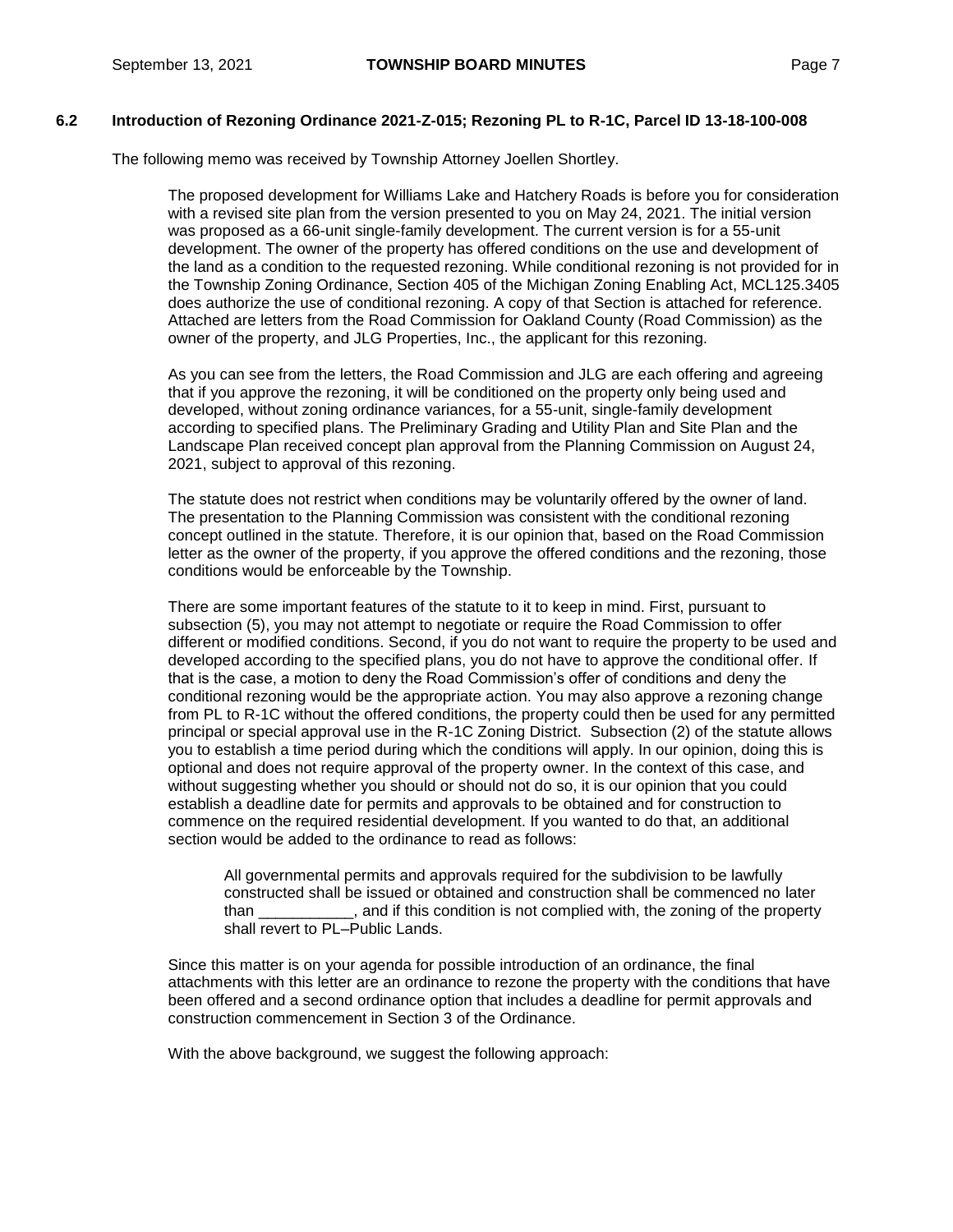- 1. A motion to introduce the Conditional Zoning Ordinance Map Amendment Ordinance and to approve the conditions offered by the Road Commission, as presented and schedule the Ordinance for possible adoption at the Board's meeting on September 27, 2021. (Ordinance 1).
- 2. A motion to introduce the Conditional Zoning Ordinance Map Amendment Ordinance with the added condition described above with a deadline date of \_\_\_\_\_\_\_\_\_\_\_\_and schedule the Ordinance for possible adoption at the Board's meeting on September 27, 2021. (Ordinance 2)

If you do not want to approve the offered conditions, a motion to not introduce the Conditional Zoning Ordinance Map Amendment Ordinance and deny the conditional rezoning.

If you have any questions, please do not hesitate to call.

## STATE OF MICHIGAN COUNTY OF OAKLAND CHARTER TOWNSHIP OF WATERFORD ORDINANCE NO. 2021-Z-015

# **CONDITIONAL ZONING ORDINANCE MAP AMENDMENT**

An ordinance to amend the Waterford Township Zoning Ordinance by rezoning a parcel of property with conditions on its use and development as authorized by MCL 125.3405 and amending the Zoning Map.

# THE CHARTER TOWNSHIP OF WATERFORD ORDAINS:

#### *Section 1 of Ordinance*

The vacant 15.19 acre parcel of property at the Northeast corner of Williams Lake and Hatchery Roads that is assigned Tax Parcel No. 13-18-100-008 and legally described in the attachment to this Ordinance ("Property"), is rezoned, with the conditions in this Ordinance on the use and development of that property, from PL, Public Lands District, to R-1C, Single-Family Residential District**,** with the Zoning Map that is adopted by and made part of the Waterford Township Zoning Ordinance in Section 3-101, to be changed and amended to reflect this conditional rezoning.

# *Section 2 of Ordinance*

The rezoning in Section 1 of this Ordinance is conditioned on the Property only be used and developed, without zoning ordinance variances, for the single-family subdivision shown and described on the following plans that have been filed with the Township Planning and Zoning Superintendent, subject to possible modification based upon review of the permitting agencies of the Township, Oakland County and the State of Michigan, provided the plans remain largely consistent as presented and the number of residential homesites does not exceed 55:

1. Site & Utility Plan prepared by Paul J. Boomer for Proprietor, JLG Properties, Inc., dated 08- 13-21, with page # 1991-34.

2. Color version of Landscape Plan - Richardson Ct. by Diffin Engineering & Surveying for Client, JLG Properties, LLC, and Job No. 210307, dated 8-31-21, and marked as Sheet No. 1.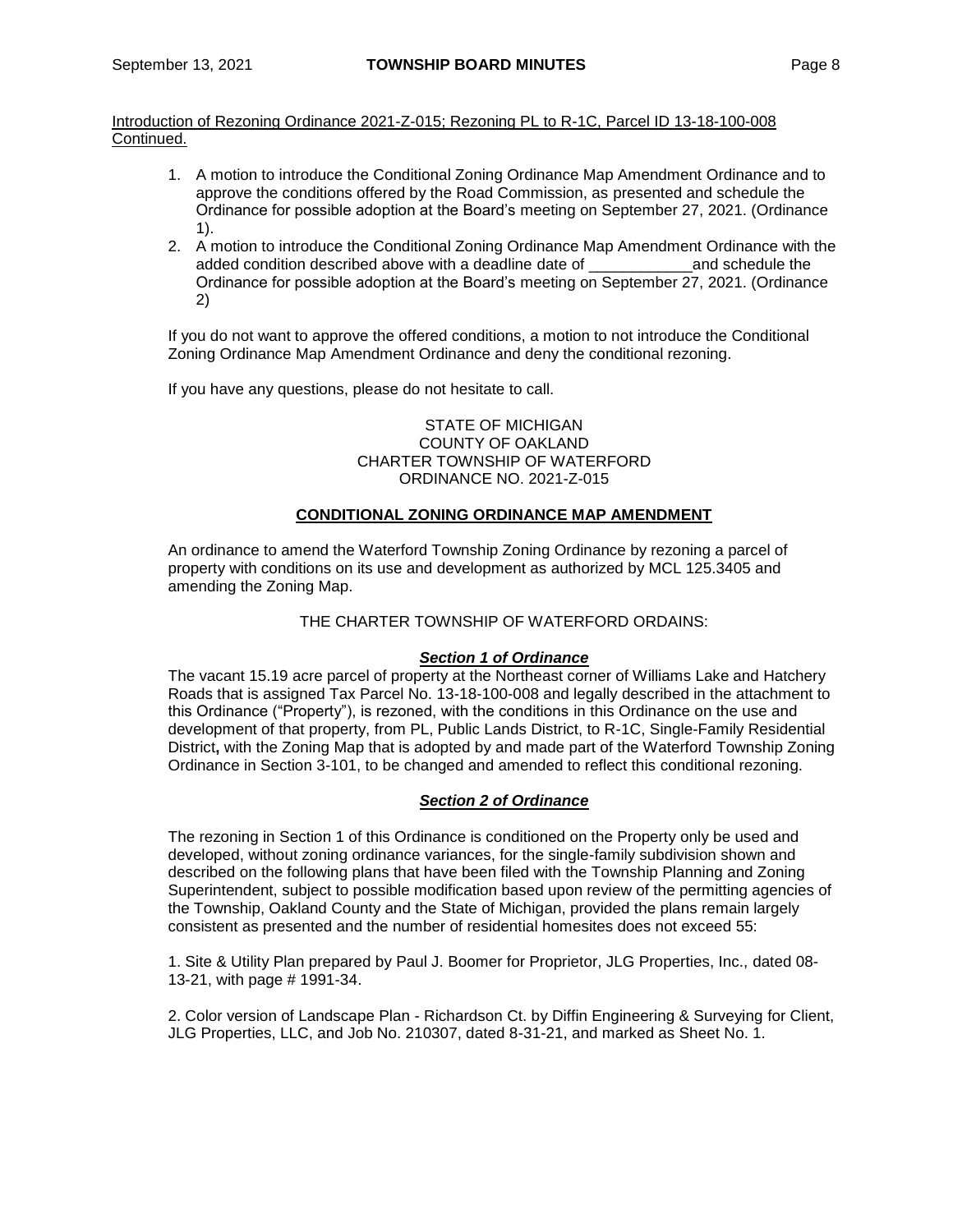3. Black and white version of Landscape Plan - Richardson Ct. by Diffin Engineering & Surveying for Client, JLG Properties, LLC, and Job No. 210307, dated 8-31-21, and marked as Sheet No. 2.

The rezoning in Section 1 is also subject to the condition that upon the Township receiving written notice from the Road Commission for Oakland County that JLG Properties, Inc. has not purchased the property and no longer has a contract or agreement with the Road Commission to do so, the zoning of the property shall revert to PL, Public Lands.

# *Section 3 of Ordinance*

The effective date of this ordinance shall be on the 8th day after publication, or a later date as provided in the Michigan Zoning Enabling Act for when a petition for voter referendum on this Ordinance and/or a notice of intent to submit such a petition is timely filed with the Township Clerk.

#### **CERTIFICATION**

I certify that this Zoning Ordinance Map Amendment Ordinance was adopted by a majority vote of the members of the Board of Trustees of the Charter Township of Waterford at a meeting duly called and held on

\_\_\_\_\_\_\_\_\_\_\_\_\_\_\_\_\_\_\_\_\_ \_\_\_\_\_\_\_\_\_\_\_\_\_\_\_\_\_\_\_\_\_\_\_\_\_\_\_\_\_\_\_

# CHARTER TOWNSHIP OF WATERFORD

Date **Contract Contract Contract Contract Contract Contract Contract Contract Contract Contract Contract Contract Contract Contract Contract Contract Contract Contract Contract Contract Contract Contract Contract Contract** 

#### **LEGAL DESCRIPTION ATTACHMENT TO ORDINANCE 2021-Z-015**

A PART OF THE NORTHWEST ¼ OF SECTION 18, T-3-N, R-9-E, WATERFORD CHARTER TOWNSHIP, OAKLAND COUNTY, MICHIGAN, BEING MORE PARTICULLARY DESCRIBED AS COMMENCING AT THE NORTH ¼ CORNER OF SAID SECTION 18; THENCE S 00°05'37" W 125.23 FEET; THENCE N 89°54'23" W 60.00 FEET TO THE POINT OF BEGINNING; THENCE S 00°05'37" W 1,357.11 FEET; THENCE N 89°57'13" W 547.95 FEET; THENCE N 00°06'38" E 736.11 FEET; THENCE ALONG A CURVE TO THE RIGHT 903.95 FEET, SAID CURVE HAVING A RADIUS OF 630.00 FEET, A CENTRAL ANGLE OF 82°12'39", AND A LONG CHORD BEARING OF N 41°29'08" E 828.38 FEET TO THE POINT OF BEGINNING. CONTAINING 15.19 ACRES.

## STATE OF MICHIGAN COUNTY OF OAKLAND CHARTER TOWNSHIP OF WATERFORD ORDINANCE NO. 2021-Z-015

# **CONDITIONAL ZONING ORDINANCE MAP AMENDMENT**

An ordinance to amend the Waterford Township Zoning Ordinance by rezoning a parcel of property with conditions on its use and development as authorized by MCL 125.3405 and amending the Zoning Map.

THE CHARTER TOWNSHIP OF WATERFORD ORDAINS: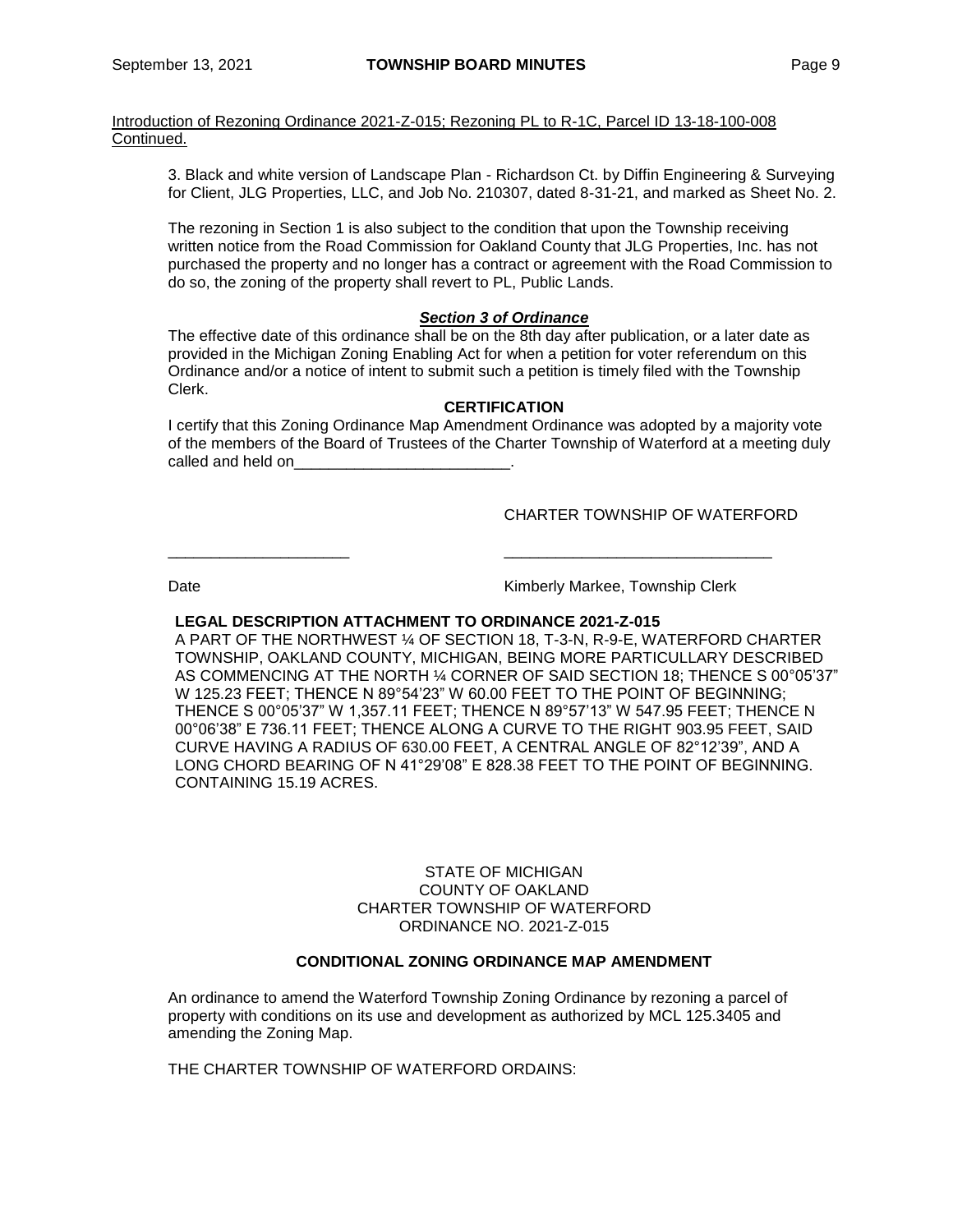# *Section 1 of Ordinance*

The vacant 15.19 acre parcel of property at the Northeast corner of Williams Lake and Hatchery Roads that is assigned Tax Parcel No. 13-18-100-008 and legally described in the attachment to this Ordinance ("Property"), is rezoned, with the conditions in this Ordinance on the use and development of that property, from PL, Public Lands District, to R-1C, Single-Family Residential District**,** with the Zoning Map that is adopted by and made part of the Waterford Township Zoning Ordinance in Section 3-101, to be changed and amended to reflect this conditional rezoning.

# *Section 2 of Ordinance*

The rezoning in Section 1 of this Ordinance is conditioned on the Property only be used and developed, without zoning ordinance variances, for the single-family subdivision shown and described on the following plans that have been filed with the Township Planning and Zoning Superintendent, subject to possible modification based upon review of the permitting agencies of the Township, Oakland County and the State of Michigan, provided the plans remain largely consistent as presented and the number of residential homesites does not exceed 55:

- 1. Site & Utility Plan prepared by Paul J. Boomer for Proprietor, JLG Properties, Inc., dated 08- 13-21, with page # 1991-34.
- 2. Color version of Landscape Plan Richardson Ct. by Diffin Engineering & Surveying for Client, JLG Properties, LLC, and Job No. 210307, dated 8-31-21, and marked as Sheet No. 1.
- 3. Black and white version of Landscape Plan Richardson Ct. by Diffin Engineering & Surveying for Client, JLG Properties, LLC, and Job No. 210307, dated 8-31-21, and marked as Sheet No. 2.

The rezoning in Section 1 is also subject to the condition that upon the Township receiving written notice from the Road Commission for Oakland County that JLG Properties, Inc. has not purchased the property and no longer has a contract or agreement with the Road Commission to do so, the zoning of the property shall revert to PL, Public Lands.

#### *Section 3 of Ordinance*

The rezoning in Section 1 is also subject to the requirement that all governmental permits and approvals required for the subdivision to be lawfully constructed shall be issued or obtained and construction shall be commenced no later than\_\_\_\_\_\_\_\_\_\_\_\_\_, and if this condition is not complied with, the zoning of the property shall revert to PL-Public Lands.

#### *Section 4 of Ordinance*

The effective date of this ordinance shall be on the 8th day after publication, or a later date as provided in the Michigan Zoning Enabling Act for when a petition for voter referendum on this Ordinance and/or a notice of intent to submit such a petition is timely filed with the Township Clerk.

#### **CERTIFICATION**

I certify that this Zoning Ordinance Map Amendment Ordinance was adopted by a majority vote of the members of the Board of Trustees of the Charter Township of Waterford at a meeting duly called and held on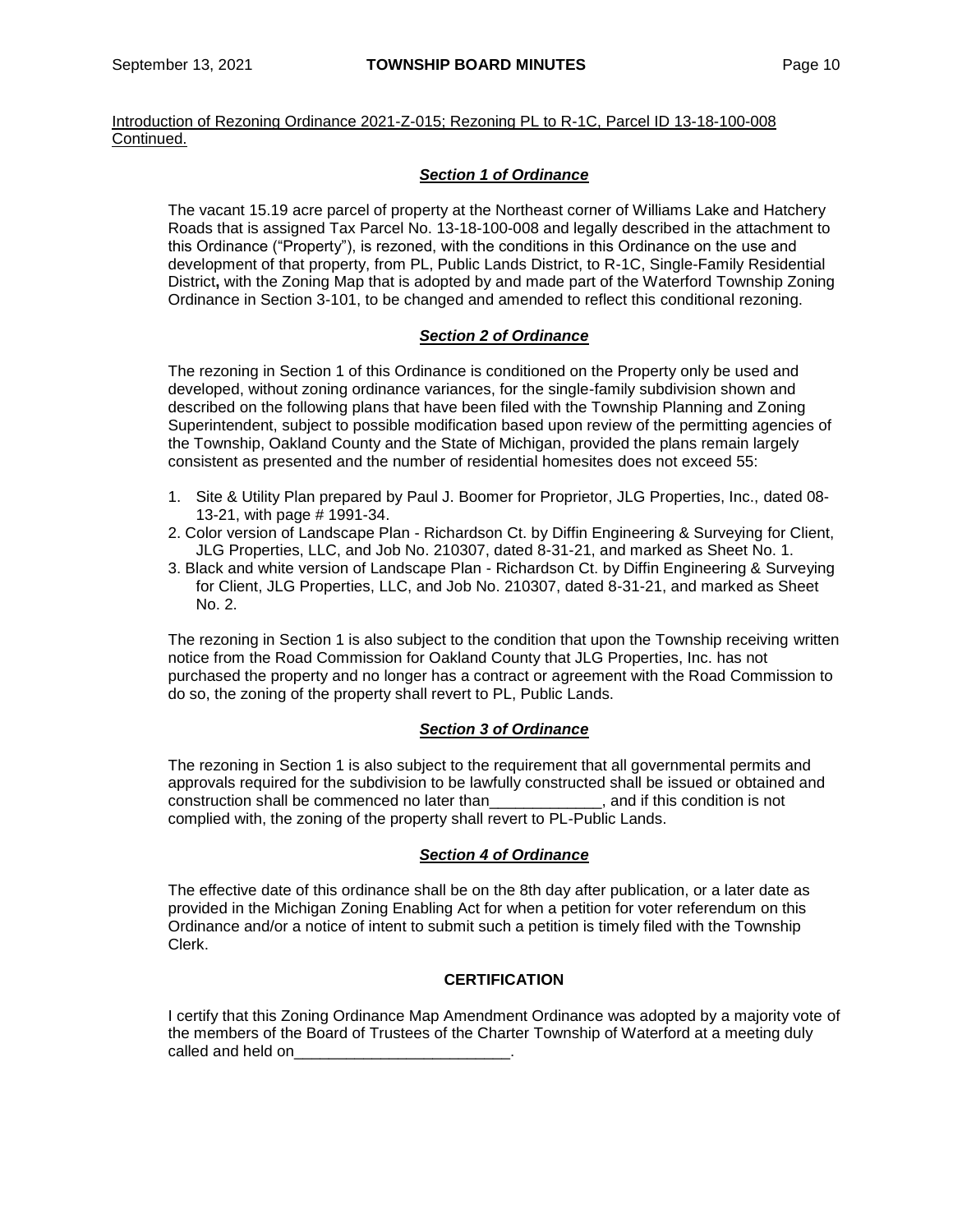\_\_\_\_\_\_\_\_\_\_\_\_\_\_\_\_\_\_\_\_\_ \_\_\_\_\_\_\_\_\_\_\_\_\_\_\_\_\_\_\_\_\_\_\_\_\_\_\_\_\_\_\_

Introduction of Rezoning Ordinance 2021-Z-015; Rezoning PL to R-1C, Parcel ID 13-18-100-008 Continued.

CHARTER TOWNSHIP OF WATERFORD

Date **Contract Contract Contract Contract Contract Contract Contract Contract Contract Contract Contract Contract Contract Contract Contract Contract Contract Contract Contract Contract Contract Contract Contract Contract** 

### **LEGAL DESCRIPTION ATTACHMENT TO ORDINANCE 2021-Z-015**

A PART OF THE NORTHWEST ¼ OF SECTION 18, T-3-N, R-9-E, WATERFORD CHARTER TOWNSHIP, OAKLAND COUNTY, MICHIGAN, BEING MORE PARTICULLARY DESCRIBED AS COMMENCING AT THE NORTH ¼ CORNER OF SAID SECTION 18; THENCE S 00°05'37" W 125.23 FEET; THENCE N 89°54'23" W 60.00 FEET TO THE POINT OF BEGINNING; THENCE S 00°05'37" W 1,357.11 FEET; THENCE N 89°57'13" W 547.95 FEET; THENCE N 00°06'38" E 736.11 FEET; THENCE ALONG A CURVE TO THE RIGHT 903.95 FEET, SAID CURVE HAVING A RADIUS OF 630.00 FEET, A CENTRAL ANGLE OF 82°12'39", AND A LONG CHORD BEARING OF N 41°29'08" E 828.38 FEET TO THE POINT OF BEGINNING. CONTAINING 15.19 ACRES.

The following memo was received from Mr. Joseph Locricchio, President, JLG Properties, Inc.

This offer is submitted voluntarily by JLG Properties, Inc, and its successors or assigns (JLG), as contract Purchaser of the Property described above and is made under Section 405 of the Michigan Zoning Enabling Act, MCL 125.3405. This offer relates to the pending Application by JLG to rezone the Property from PL, Public Lands, to R-1C, Single-Family Residential. That Application was authorized on July 28, 2021, by the Road Commission's Managing Director, Dennis G. Kolar, and was the subject of a public hearing by the Township Planning Commission on August 24, 2021. The Planning Commission recommended approval of the rezoning to the Township Board of Trustees by a vote of six members in favor and zero members opposed. JLG hereby offers and agrees that if the rezoning applied for and this offer is approved by the Board of Trustees, the rezoning shall be conditioned on the Property only be used and developed, without zoning ordinance variances, for the single-family subdivision shown and described on the following plans that have been filed with the township Planning and Zoning Superintendent: 1. Preliminary Site and Utility Plan by Paul J. Boomer for Proprietor, JLG Properties, Inc., dated 08-13-21, with page # 1991-34.

2. Color version of Landscape Plan - Richardson Ct. by Diffin Engineering & Surveying for Client, JLG Properties, Inc, and Job No. 210307, dated 8-13-21, and marked as Sheet No. 1. 4. Black and white version of Landscape Plan - Richardson Ct. by Diffin Engineering & Surveying for Client, JLG Properties, Inc, and Job No. 210307, dated 8-13-21, and marked as Sheet No. 2.

The plans are subject to possible modification based upon review of the permitting agencies of the Township, Oakland County and the State of Michigan, however, the site plan will remain largely consistent as presented and in no event will the number of residential homesites exceed fifty-five (55).

JLG also offers, agrees, and requests that if you approve the requested rezoning with the above conditions, that the following additional conditions be included:

1. Upon the Township receiving written notice from the Road Commission that JLG has not purchased the property and no longer has a contract or agreement with the Road Commission to do so, the zoning of the property shall revert to PL, Public Lands.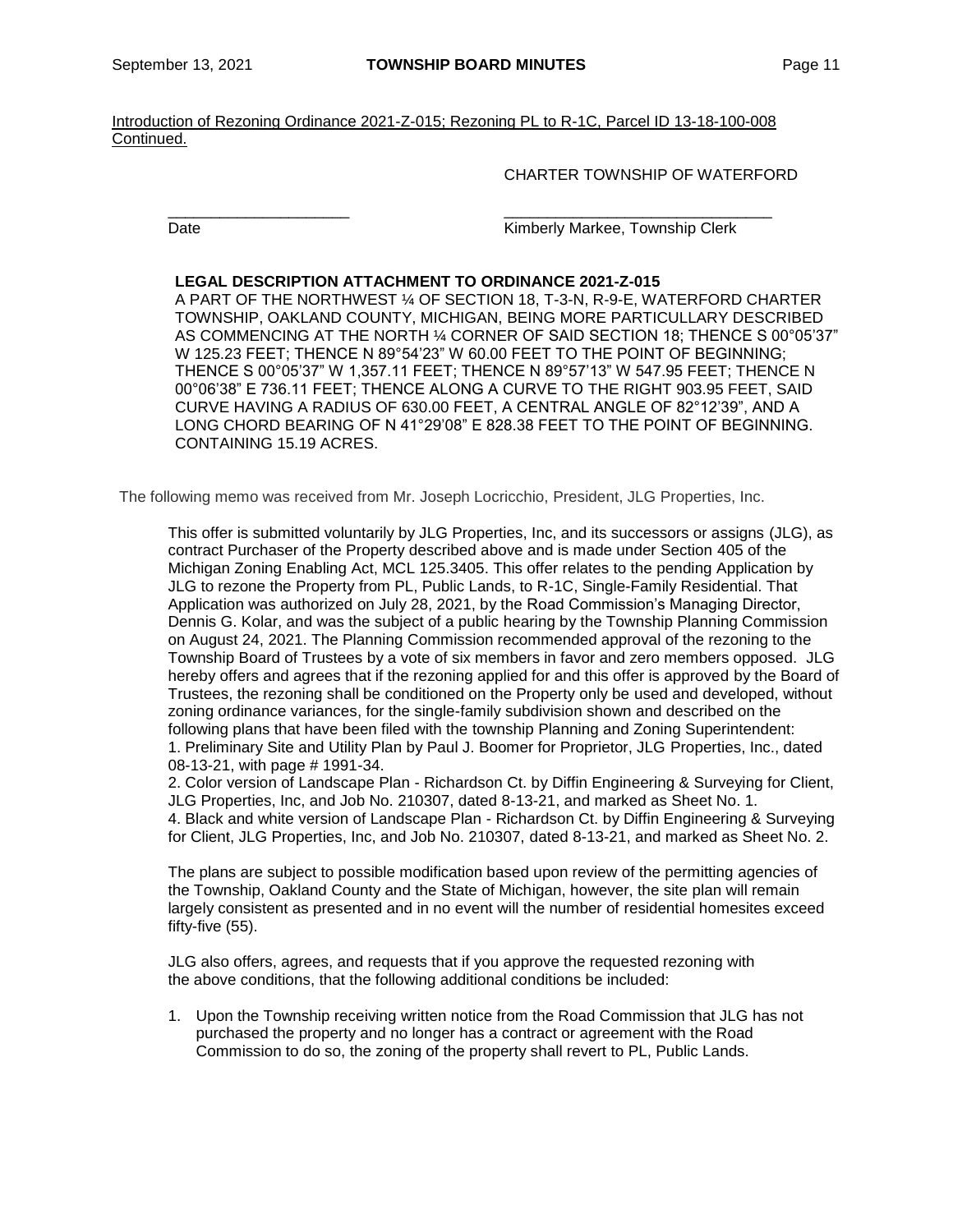Moved by Bartolotta,

Seconded by Thomas; RESOLVED, to introduce the Conditional Zoning Ordinance Map Amendment Ordinance, and to approve the conditions offered by the Road Commission, as presented and schedule the Ordinance for possible adoption at the Board's meeting on September 27, 2021. (Ordinance 1). A roll call vote was taken.

Ayes: Wall, Thomas, Bartolotta, and Monohon Nays: Markee, Hauswirth, and Matsura Absent: None

Motion carried.

#### **7. New Business**

7.1 **Police and Fire - Public Hearing For Special Assessment District (SAD) 2022 Budget Year** Supervisor Wall opened the Police and Fire Public Hearing for Special Assessment District (SAD) 2021 Budget year at 6:40 p.m. Derek Diederich, Budget Director, addressed the Board. Supervisor Wall closed the public hearing at 6:43 p.m.

#### 7.2 **Resolution for Levy and Distribution of Police and Fire Department Special Assessment**

Clerk Markee read the following resolution.

# **CHARTER TOWNSHIP OF WATERFORD OAKLAND COUNTY, MICHIGAN**

# **RESOLUTION FOR LEVY AND DISTRIBUTION OF POLICE AND FIRE DEPARTMENT SPECIAL ASSESSMENT**

# **RECITALS:**

1. Under State of Michigan Public Act Number 33 of 1951, as amended, MCL 41.801 ("Act"), on August 7, 2018, the Township voters approved a ballot proposal authorizing the Township to levy an annual special assessment for 12 years on the taxable value of all real property in the Township that is not exempt from property taxes, of up to 2.95 mills for the police and fire departments.

2. On August 27, 2018, the Township Board of Trustees adopted a Resolution establishing a Township-wide Police and Fire Department Special Assessment District.

3. The special assessment was levied on the 2018, 2019 and 2020 December tax bills for the 2019, 2020 and 2021 budget years.

- 3. On September 13, 2021, the Township Board of Trustees held a public hearing on:
	- a. An estimate of the costs and expenses to operate, maintain, and equip the Police and Fire Departments for the 2022 calendar/budget year.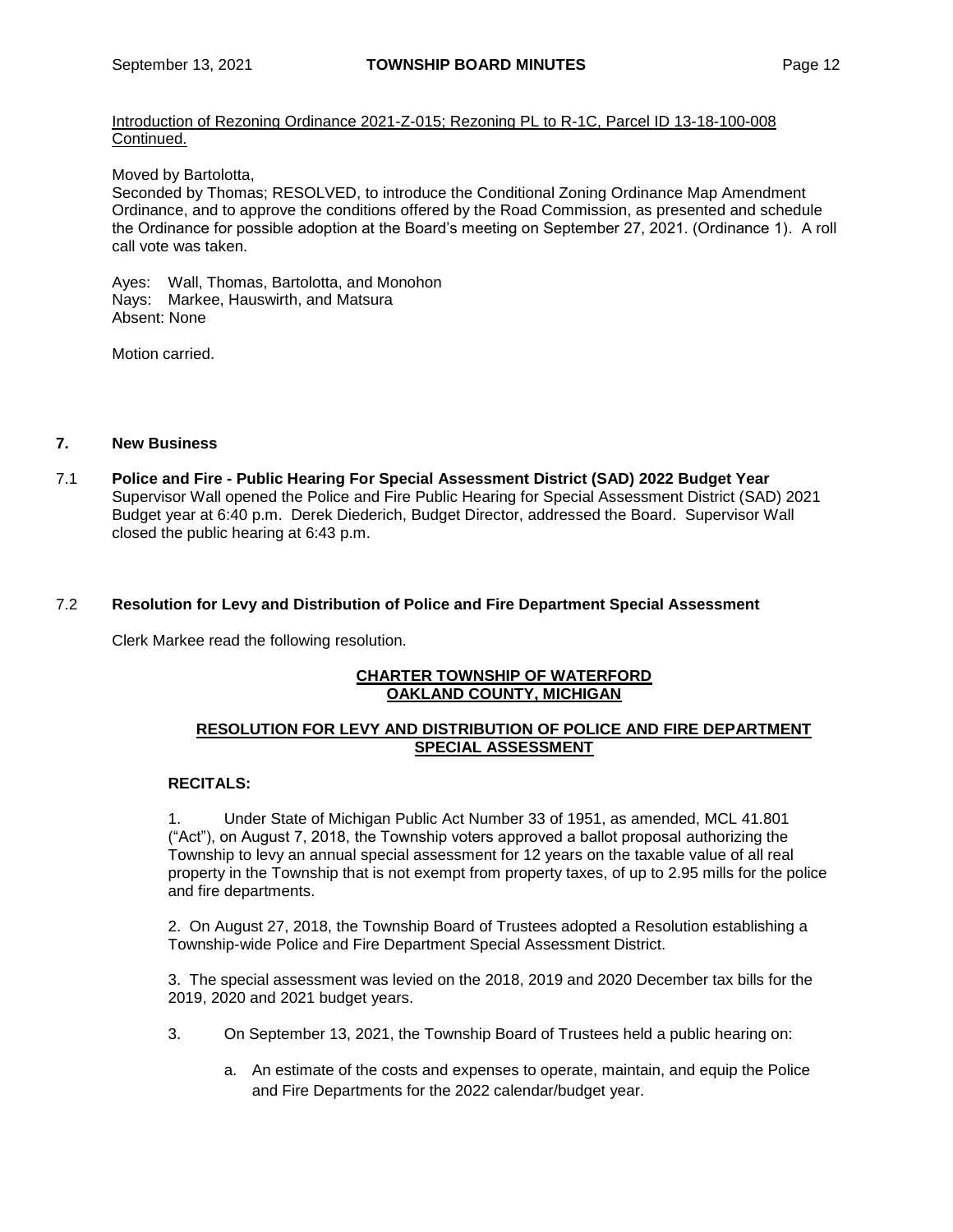Resolution for Levy and Distribution of Police and Fire Department Special Assessment Continued.

b. Levying a 2.75 mills special assessment on the December 2021 tax bills against real property in the Special Assessment District to defray the costs and expenses of equipping, maintaining, and operating the Police and Fire Departments in the 2022 calendar/budget year.

c. Distribution of the special assessment levy on the December 2021 tax bills.

4. After the September 13, 2021, public hearing the Township Board of Trustees determined to adopt this Resolution.

**IT IS THEREFORE RESOLVED** that for the 2022 calendar/budget year, the Police and Fire Department Special Assessment to be levied on the December 2021 tax bills shall be at the rate of 2.75 mills on the taxable value of all real property in the Township that is not exempt from property taxes, which based on Assessing records of taxable values, is estimated to generate revenue of \$6,731,860.

**IT IS FURTHER RESOLVED** that the Township Supervisor shall distribute the special assessment approved by this Resolution as follows, with the Supervisor's proposed and Township Board approved Budget for the 2022 calendar/budget year to be consistent with this distribution:

| Fire Department (Personnel & Operations & Maintenance) Distribution:<br>Fire Department (Capital Equipment) Distribution:<br>790.378 | \$2,514,388               |
|--------------------------------------------------------------------------------------------------------------------------------------|---------------------------|
| Police Department (Personnel & Operations & Maintenance) Distribution:<br>Police Department (Capital Equipment) Distribution:        | \$3,177,094<br>\$ 250,000 |
| Total 2022 Police and Fire SAD Distribution:                                                                                         | \$6,731,860               |

# **CERTIFICATION**

I hereby certify that this Resolution was adopted by the Charter Township of Waterford Board of Trustees at a regular meeting of the Board on September 13, 2021.

Charter Township of Waterford

\_\_\_\_\_\_\_\_\_\_\_\_\_\_\_\_\_\_\_\_\_\_\_\_\_\_ \_\_\_\_\_\_\_\_\_\_\_\_\_\_\_\_\_\_\_\_\_\_\_\_\_\_\_\_\_\_\_ Date **Contract Contract Contract Contract Contract Contract Contract Contract Contract Contract Contract Contract Contract Contract Contract Contract Contract Contract Contract Contract Contract Contract Contract Contract** 

Moved by Markee,

Seconded by Hauswirth, RESOLVED, to adopt the Resolution for Levy and Distribution of 2022 Police and Fire Department Special Assessment. A roll call vote was taken.

Ayes: Wall, Markee, Thomas, Bartolotta, Hauswirth, Matsura, and Monohon Nays: None Absent: None

Motion carried unanimously.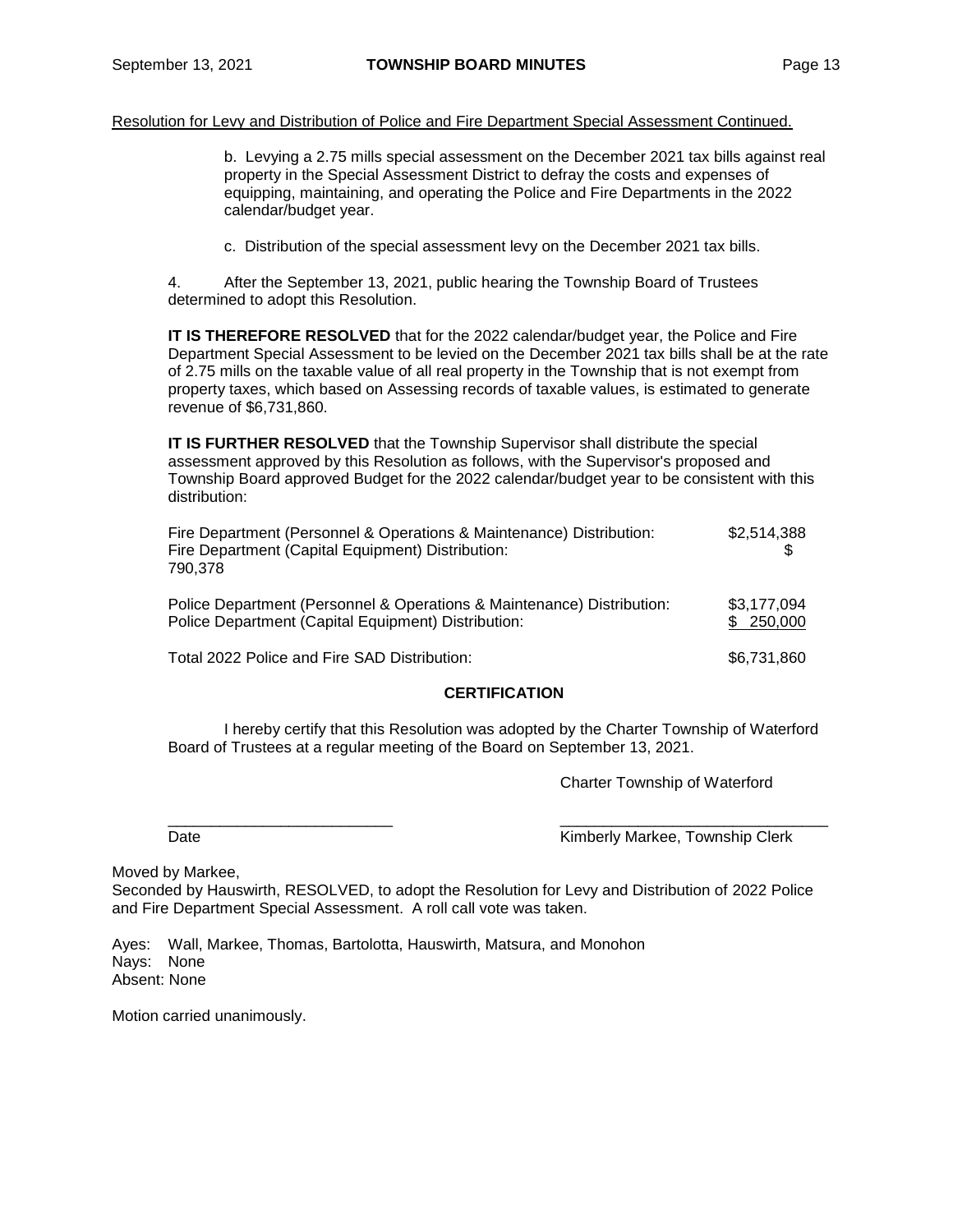# 7.3 **Request to Purchase of 50 Dell Laptop Computers for Elections**

The following memo was received from Clerk Markee.

The current laptops for the Election Precincts are over 10 years old. Some of these laptops have keys falling off and several broken items on them. Purchasing new laptops was approved and included in the 2021 Election Budget.

I provided the State requirements to our IT Department and they reached out to Dell and received the attached quote for \$59,930.50 for 50 Dell Latitude 5520 laptops. I respectfully request your approval to purchase new laptops with the motion below providing you agree with this request.

Motion to approve Clerk Kim Markee to purchase 50 Dell Latitude 5520 laptops for Elections for \$59,930.50 using account 11910-97133-ELECT Elections Equipment / Computers.

I want to express my sincere appreciation to Jared Black and Scott Sabo of our IT Department for all the time and effort they put in to ensure we received the lowest quote with the best applications possible to meet our State requirements. They obtained several quotes, and the attached quote is the least expensive that meets our requirements. Thank you for your thoughtful consideration regarding this request.

If you have any questions or concerns, please call me on 248-674-6211. Thank you.

Moved by Bartolotta,

Seconded by Monohon, RESOLVED, to approve Clerk Kim Markee to purchase 50 Dell Latitude 5520 laptops for Elections in the amount of \$59,930.50; utilizing funds form account 11910-97133-ELECT – Elections Equipment/Computers. A roll call vote was taken.

Ayes: Wall, Markee, Thomas, Bartolotta, Hauswirth, Matsura, and Monohon Nays: None Absent: None

Motion carried unanimously.

7.4 **Retiree Health Care / Other Postemployment Benefits (OPEB) Liability**

Treasurer Thomas read the following Resolution

# WATERFORD TOWNSHIP COUNTY OF OAKLAND, STATE OF MICHIGAN

#### **RESOLUTION**

A regular meeting of the Waterford Township Board of Trustees was held on September 13, 2021, at Waterford Township Hall, 5200 Civic Center Drive, Waterford, MI 48329, called to order by Supervisor Gary Wall, the following resolution was offered: WHEREAS, Waterford Township presently provides retirement healthcare to eligible retirees; and

WHEREAS, Public Act 202 of 2017 was enacted to assure that local governments properly fund retirement benefits; and

WHEREAS, Waterford Township has filed a Corrective Action Plan with the State of Michigan; and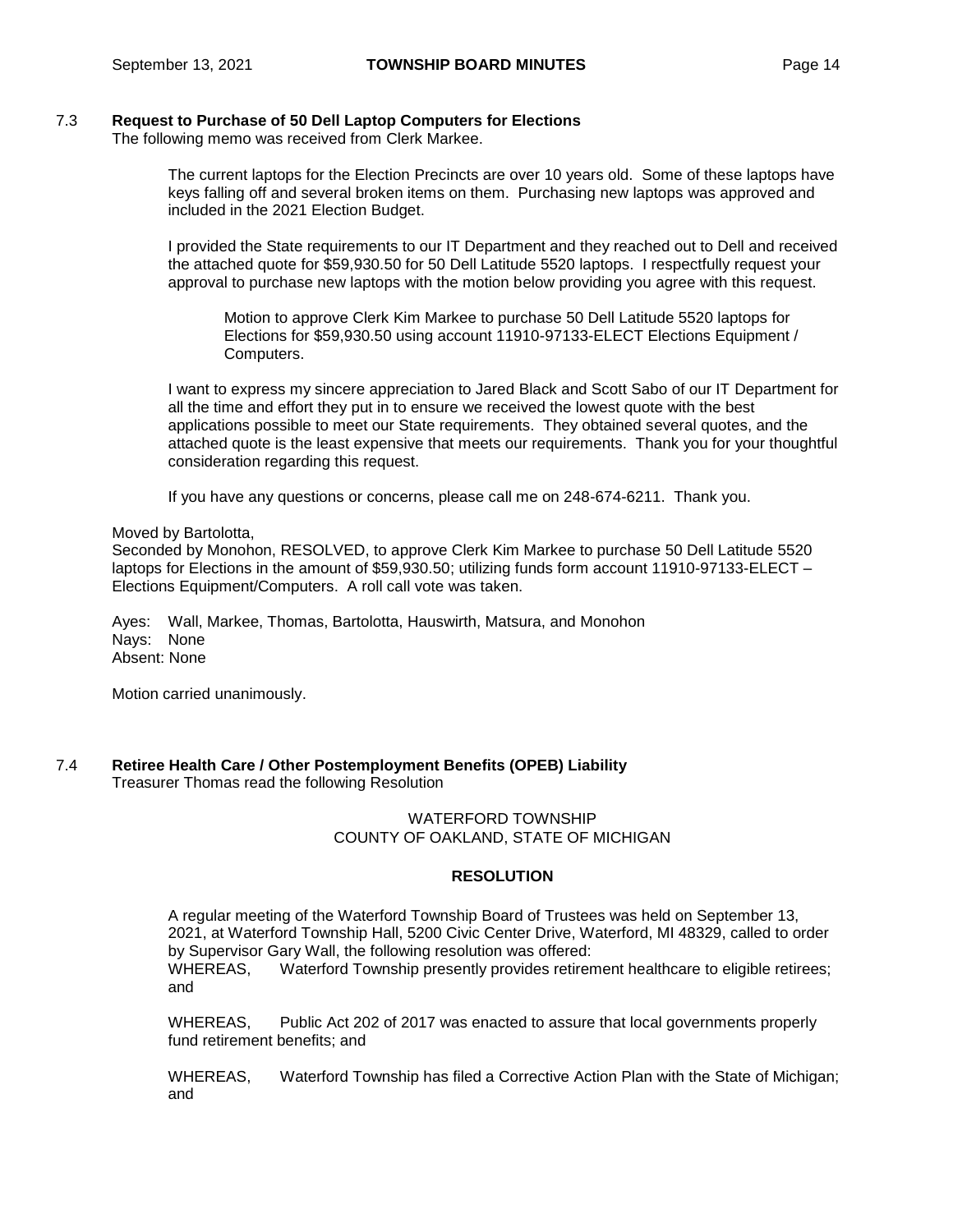Retiree Health Care / Other Postemployment Benefits (OPEB) Liability Continued.

WHEREAS, Waterford Township has worked over the years with retired and active employees to lower the cost of providing employment benefits and healthcare coverage; and

WHEREAS, these efforts have allowed Waterford Township to continue to provide benefits to those individuals who are eligible for retiree healthcare and worked up until their normal retirement age; and

WHEREAS, Waterford Township desires to continue to take steps to assure that will continue into the future.

NOW, THEREFORE, BE IT RESOLVED THAT Waterford Township pursuant to the authority granted through the State of Michigan Public Act 359 of 1947, commonly known as the Charter Township Act, that the Waterford Township Board of Trustees hereby agrees to the following. Effective January 1, 2022, all eligible retirees shall be provided healthcare benefits which shall be at the same level as provided to active employees.

BE IT FURTHER RESOLVED THAT these alterations shall also take place for Medicare supplementary/Advantage coverage provided to eligible Medicare retiree recipients.

BE IT FURTHER RESOLVED THAT the Board of Trustees direct the Administration to take all necessary steps to implement this program.

AYES: NAYS: ABSENT: RESOLUTION DECLARED ADOPTED.

#### **CERTIFICATION**

I hereby certify that the foregoing is a true and complete copy of a resolution offered and adopted by the Waterford City Council at a regular meeting held on September 13, 2021.

Dated:\_\_\_\_\_\_\_\_\_\_\_\_\_\_\_\_\_\_\_\_\_\_\_\_ \_\_\_\_\_\_\_\_\_\_\_\_\_\_\_\_\_\_\_\_\_\_\_\_\_\_\_\_\_\_

#### **7.4.1 Deferred Pensioner Healthcare Eligibility**

Treasurer Thomas read the following Resolution.

WATERFORD TOWNSHIP COUNTY OF OAKLAND, STATE OF MICHIGAN

September 13, 2021

#### **RESOLUTION**

A regular meeting of the Waterford Township Board of Trustees was held on September 13, 2021, at Waterford Township Hall, 5200 Civic Center Drive, Waterford, MI 48329, called to order by Supervisor Gary Wall, the following resolution was offered:

WHEREAS, Waterford Township presently provides retirement healthcare to eligible retirees; and

WHEREAS, Public Act 202 of 2017 was enacted to assure that local governments properly fund retirement benefits; and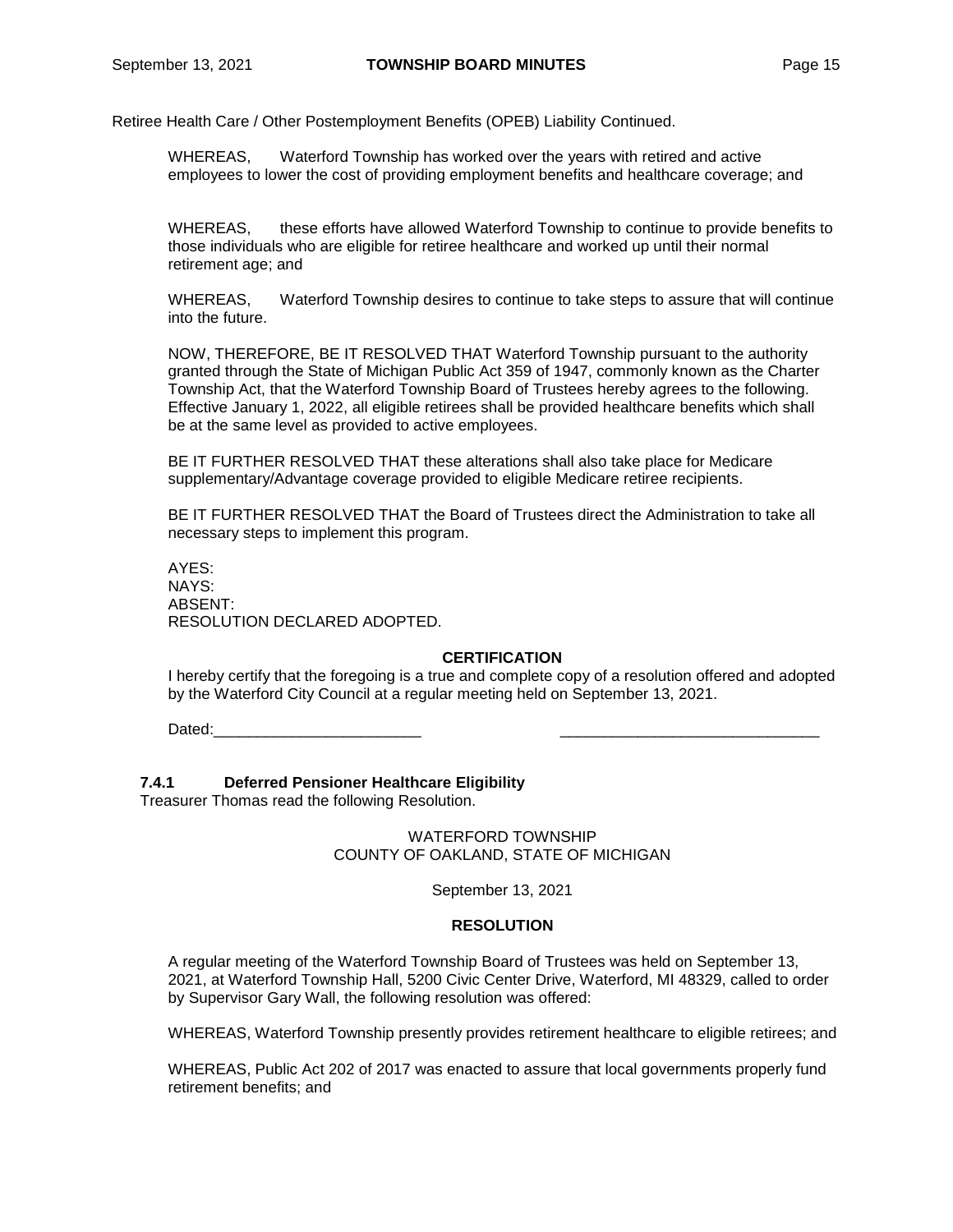Deferred Pensioner Healthcare Eligibility Continued.

WHEREAS, Waterford Township has filed a Corrective Action Plan with the State of Michigan; and

WHEREAS, Waterford Township has worked over the years with retired and active employees to lower the cost of providing employment benefits and healthcare coverage; and

WHEREAS, these efforts have allowed Waterford Township to continue to provide benefits to those individuals who are eligible for retiree healthcare and worked up until their normal retirement age; and

WHEREAS, Waterford Township desires to continue to take steps to assure that will continue into the future.

NOW, THEREFORE, BE IT RESOLVED THAT **Waterford Township hereby states and confirms that in order to be eligible for retirement healthcare benefits, an eligible member is required to have achieved retirement eligibility at the time of their separation from the Township. Specifically, Waterford Township will not provide retirement healthcare benefits to former employees of the Township who did not receive retirement health care at the time of separation of employment.**

AYES: NAYS: ABSENT: RESOLUTION DECLARED ADOPTED.

**Certification**

I hereby certify that the foregoing is a true and complete copy of a resolution offered and adopted by the Waterford City Council at a regular meeting held on September 13, 2021.

-Dated \_\_\_\_\_\_\_\_\_\_\_\_

Clerk

The following individuals addressed the Board of Trustees and requested them to table or deny the resolution and requested a discussion between the Retirees and Board of Trustees.

Ret. Police Chief John B. Dean Ret. Fire Chief Dennis Storrs Ret. Fire Chief John Lyman Michael Oliver Linda Hartacre

Marc Rosencrantz Mike Harris Chad Trussler Andrea Dean Michael Morgan Ret. Fire Chief Dave Yarber

Kevin Kazyiak Larry Ivory Todd Holmes Mark Ross Steve Bridger

Moved by Bartolotta,

Seconded by Monohon, RESOLVED to table the Retiree Health Care / Other Postemployment Benefits (OPEB) Liability. A roll call vote was taken.

Ayes: Wall, Markee, Thomas, Bartolotta, Hauswirth, Matsura, and Monohon Nays: None Absent: None

Motion carried unanimously.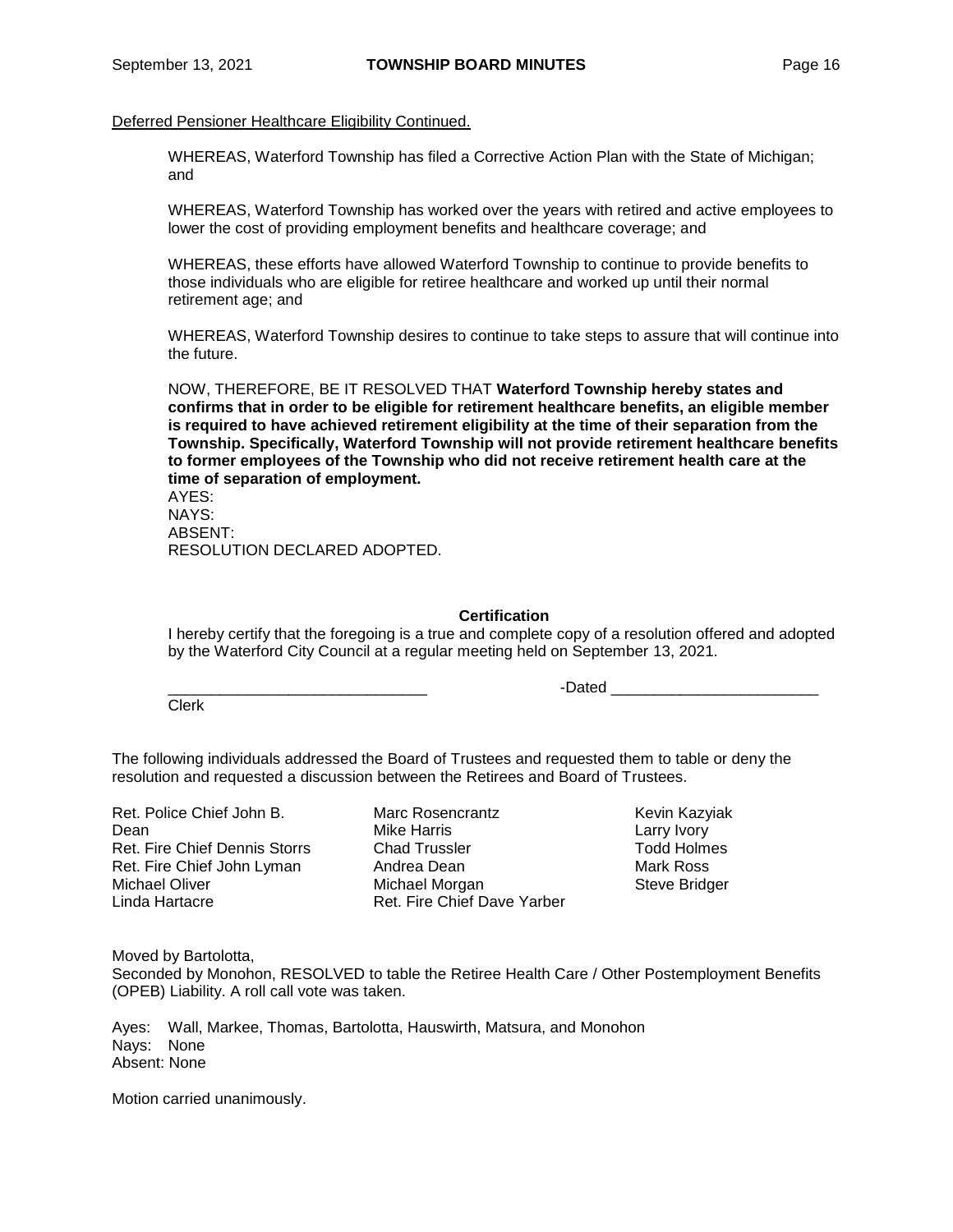## 7.5 **Consideration of Construction Contract Award - Water Main Replacement at Cass Lake / Otter Lake Canal**

The following memo was received from Justin Westlake, Director of DPW.

The Township has been notified by the Road Commission for Oakland County (RCOC) that a culvert between Cass Lake and Otter Lake under Cass Lake Road south of Cass Elizabeth Road will be rebuilt in 2022. The Township's water main on the west side of Cass Lake Road is in very close proximity to the location of the proposed culvert and will need to be relocated/replaced with a new water main. The culvert location is presented on the attached map.

At the June 22, 2020, Township Board Meeting the contract with Hubbell, Roth & Clark, Inc. (HRC) to design the emergency interconnection between the Township and Keego Harbor was unanimously approved. The documents presented to the Board for that meeting are attached for reference in Appendix A. The emergency interconnection is currently being constructed.

| The total Estimated Project cost: | Superior Excavating, Inc. = \$315,993.25      |              |
|-----------------------------------|-----------------------------------------------|--------------|
|                                   | Hubbell, Roth & Clark, $\ln c =$ \$ 44,200,00 |              |
|                                   |                                               | \$360.193.25 |

The water main to be replaced is currently the single source of water to customers south of the replacement location. The Keego Harbor Interconnect will be used to supply water to those customers during the water main replacement project. The map in Appendix A shows the area where the affected customers are located.

At the February 22, 2021, Township Board Meeting the contract with HRC for Professional Engineering Services for Design, Construction Engineering, and Easement Preparation for the required water main replacement was unanimously approved. The proposal is presented in Appendix B.

Water main replacement was included in the 2021 DPW Budget. This project has been prioritized due to the RCOC project. There are sufficient funds in the water main replacement line item to cover the cost of this necessary replacement. The DPW will continue to prioritize future water main replacements as circumstances necessitate.

Plans and specifications for the project, *Water Main Replacement at Cass Lake/Otter Lake Canal*  were developed by HRC and reviewed by the DPW, the required permits have been obtained, and bids for construction were received on August 5, 2021.

Four bids were received with three bids being considered qualified bids. HRC has submitted the bid tabulation, required bid documents, and recommendation letter for the contract award. The documents are presented in Appendix C for reference

While previously authorized and approved, it should be noted that HRC's original Construction Engineering/Administration Fees were authorized in a not to exceed amount of \$17,500.00 based on the estimated construction cost of \$125,000.00. Because the actual construction cost is \$315,993.25 HRC has adjusted their estimated Construction Engineering/Administration Fees to \$44,200.00 (presented in Appendix B).

#### **Recommended Board Action**

1.) Approve the Construction Contract Award for the Water Main Replacement at Cass Lake/Otter Lake Canal to Superior Excavating, Inc. of Auburn Hills, Michigan in the amount of \$315,993.25 + 10% Contingency of \$31,599.33 for a total of \$347,592.58.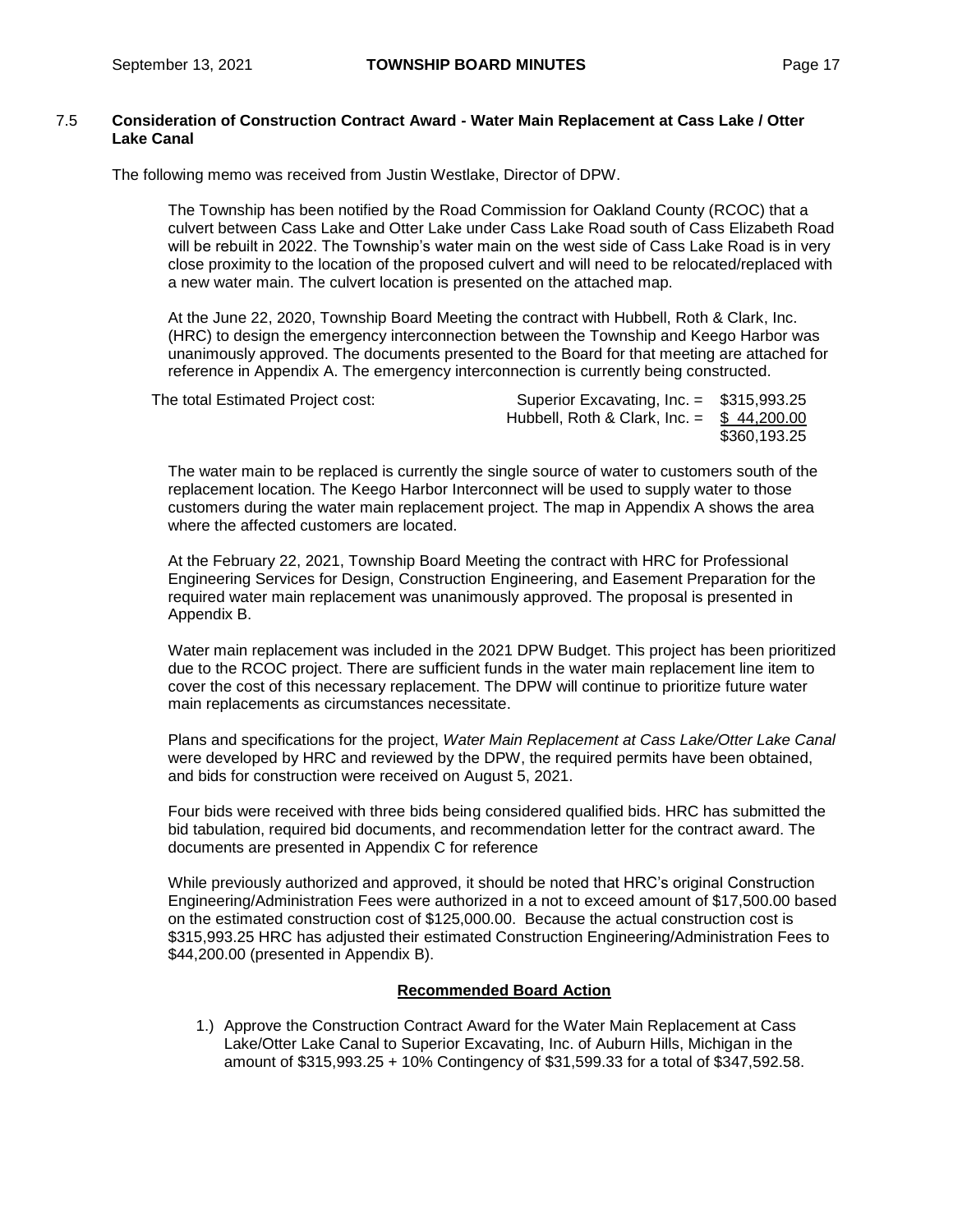Consideration of Construction Contract Award - Water Main Replacement at Cass Lake / Otter Lake Canal Continued.

- 2.) Authorize the Township Supervisor to sign on the Township's behalf, the Contract between Superior Excavating, Inc. and Waterford Township. Appendix D.
- 3.) Authorize an increase in HRC's Construction Engineering/Administration Fees from \$17,500.00 to \$44,200.00, an amount of \$26,700.00, based on 14% of the bid construction cost.

#### Moved by Bartolotta,

Seconded by Thomas, RESOLVED, to approve the Construction Contract Award for the Water Main Replacement at Cass Lake/Otter Lake Canal to Superior Excavating, Inc. of Auburn Hills, Michigan in the amount of \$315,993.25 + 10% Contingency of \$31,599.33 for a total of \$347,592.58; furthermore to authorize the Township Supervisor to sign on the Township's behalf, the Contract between Superior Excavating, Inc. and Waterford Township, and authorize an increase in HRC's Construction Engineering/Administration Fees from \$17,500.00 to \$44,200.00, an amount of \$26,700.00, based on 14% of the bid construction cost. A roll call vote was taken.

Ayes: Wall, Markee, Thomas, Bartolotta, Hauswirth, Matsura, and Monohon Nays: None Absent: None

Motion carried unanimously.

#### 7.6 **DPW Budget Amendment Request - Township Campus Concrete Work**

The following memo was received from Justin Westlake, Director of DPW.

There are several areas on the Township Campus that need concrete work done. Crescent Hills Cemetery, the Library, and our walkway around the campus pond are used frequently by our citizens and several of these areas need repair. (Please see the attached photos and descriptions) The project to replace the carpet at Town Hall came in under budget, so we are requesting the leftover funds be allocated to a different account to make the attached concrete repairs. We are asking the Board to approve the budget transfer of \$29,150 from account # 24690-97109 to account # 24690-97107 to help fund this project.

Further, we are requesting the Board authorize Supervisor Wall to sign the attached proposal from Hartwell Cement to provide the concrete repair/replacement work in the amount of \$46,150.00. Hartwell is under contract with Waterford Township in 2021 and is using pricing on this work from that agreement to satisfy the procurement policy.

This project will be coded for \$6,375.00 from account 59044-97107 (Capital - Facilities & Other Improvements) for DPW's 75% share of the work to be done at the DPW facility, and the balance of \$39,775.00 coded to account # 24690-97107 (Capital – Facilities & Other Improvements)

#### **Township Board Requested Action:**

**Approve the budget transfer of \$29,150 from Account# 24690-97109 to Account# 24690- 97107; Authorize Supervisor Wall to sign the proposal from Hartwell Cement in the amount of \$46,150.00.**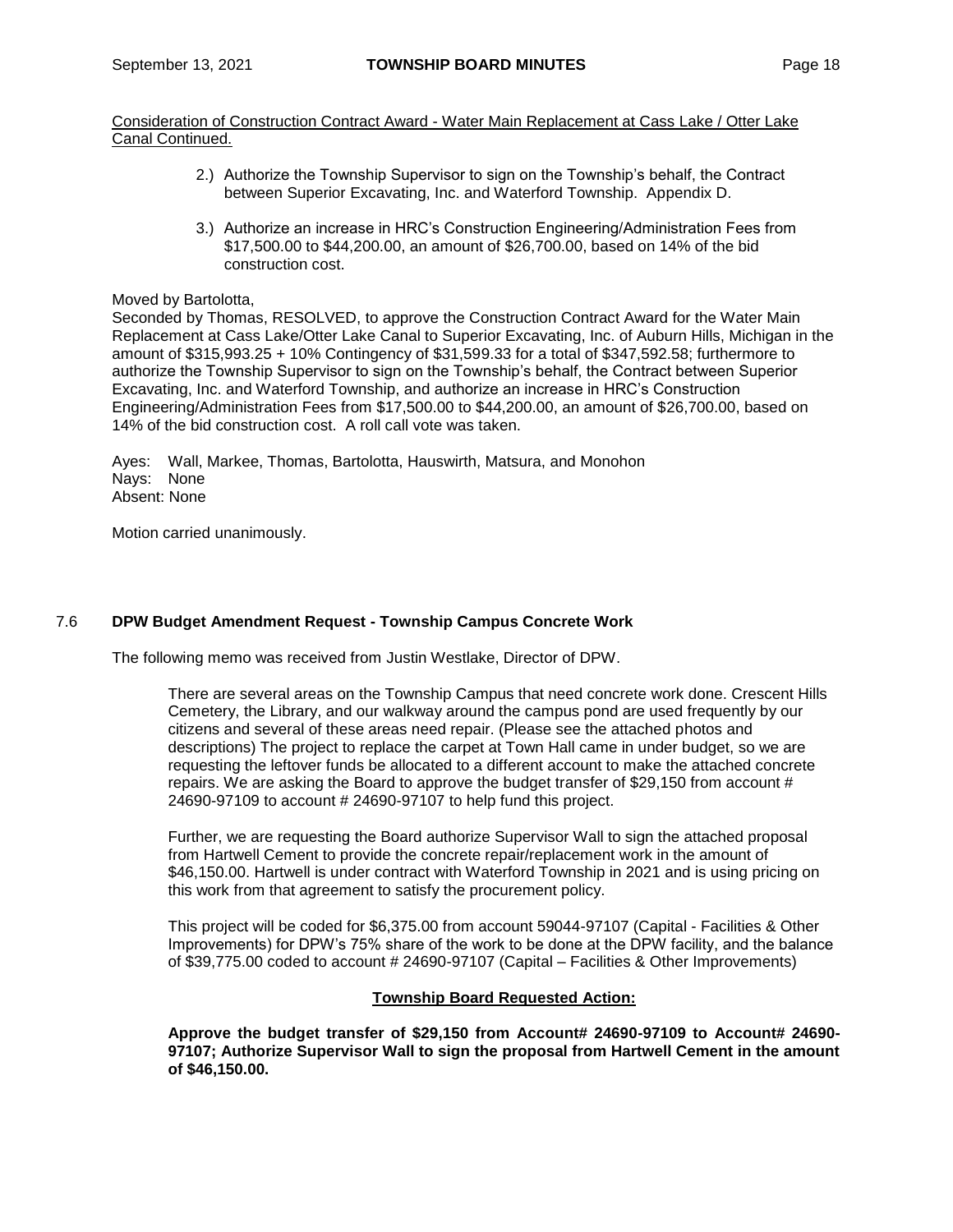## DPW Budget Amendment Request - Township Campus Concrete Work Continued.

Moved by Markee,

Seconded by Bartolotta, RESOLVED, to approve the budget transfer of \$29,150 from Account# 24690- 97109 to Account# 24690-97107; furthermore to authorize Supervisor Wall to sign the proposal from Hartwell Cement in the amount of \$46,150.00. A roll call vote was taken.

Ayes: Wall, Markee, Thomas, Bartolotta, Hauswirth, Matsura, and Monohon Nays: None Absent: None

Motion carried unanimously.

#### 7.7 **Motion to Direct the Township Attorney to Draft an Amendment to the Medical Marihuana Facility Licensing Ordinance to add up to 4 Additional Provisioning Center Licenses.**

Moved by Bartolotta,

Seconded by Thomas, RESOLVED, to direct the Township Attorney to draft an amendment to the Medical Marihuana Facility Licensing Ordinance to add up to four (4) additional Provisioning Center Licenses. A roll call vote was taken.

Ayes: Wall, Thomas, Bartolotta, Hauswirth, and Monohon Nays: Markee and Matsura Absent: None

Motion carried.

Clerk Markee stated that there were other MMFLA licenses still available.

#### 7.8 **FOIA Appeal – Williams**

The Board of Trustees received the FOIA appeal from Mr. Thomas W. Williams, CLI, FLE, Great Lakes Investigations, Inc. The Board of Trustees will respond within 10 business after the Township Attorney provides their opinion. The board will respond at the September 27, 2021, regular board meeting.

Chief Underwood stated that they did a partial approval of the request but not agree with the denial appeal.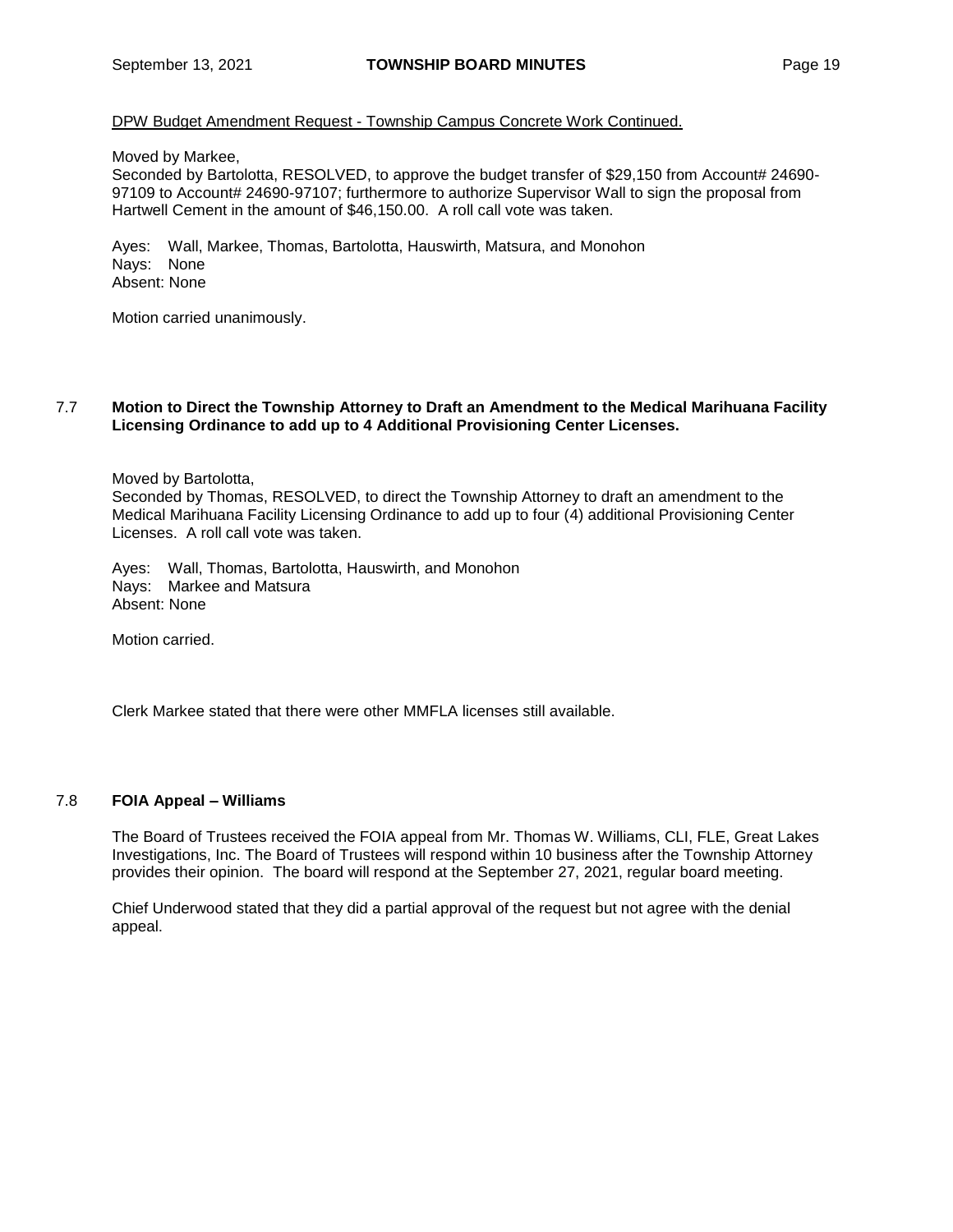## 7.9 **Rail Safety Week 2021 Proclamation**

Treasurer Thomas read the following Proclamation.

### **CHARTER TOWNSHIP OF WATERFORD NATIONAL RAIL SAFETY WEEK PROCLAMATION**

**WHEREAS**, 1,889 rail grade crossing collisions resulted in 678 personal injuries and were responsible for 201 fatalities in the United States during 2020; and

**WHEREAS**, 1,088 trespassing incidents have occurred in the United States resulting in 532 pedestrians being killed and another 556 injured while trespassing on railroad property rights of way during 2020; and

**WHEREAS**, educating and informing the public about rail safety, reminding the public that railroad right of ways are private property, enhancing public awareness of the dangers associated with highway rail grade crossings, ensuring pedestrians and motorists are looking and listening while near railways, and obeying established traffic laws will reduce the number of fatalities and injuries; and

**WHEREAS**, the International Association of Chiefs of Police, National Operation Lifesaver, United States Department of Transportation, and all local, state, county, and railroad law enforcement officers, first responders, and railroad corporations commit to partnering together in an effort to educate at a national level all aspects of railroad safety, to enforce applicable laws in support of National Rail Safety Week; and

**THEREFORE**, be it resolved that the Waterford Township Board of Trustees does hereby attest their full support proclaiming September 20<sup>th</sup> to 26<sup>th</sup>, 2021, National Rail Safety Week and encourage all citizens to recognize the importance of rail safety education.

> Kimberly F. Markee, Clerk Charter Township of Waterford

\_\_\_\_\_\_\_\_\_\_\_\_\_\_\_\_\_\_\_\_\_\_\_\_\_\_\_\_\_\_\_\_\_\_\_\_\_\_\_\_\_\_

Moved by Bartolotta,

Seconded by Markee, RESOLVED, to adopt the National Rail Safety Week Proclamation. A roll call vote was taken.

Ayes: Wall, Markee, Thomas, Bartolotta, Hauswirth, Matsura, and Monohon Nays: None Absent: None

Motion carried unanimously.

#### 7.10 **2022 Annual Permit for Work on State Trunkline Right Of Way**

This Performance Resolution (Resolution) is required by the Michigan Department of Transportation for purposes of issuing to a Municipality as "Individual Permit for Use of State Highway Right of Way", and/or an "Annual Application and Permit for Miscellaneous Operations within State Highway Right of Way".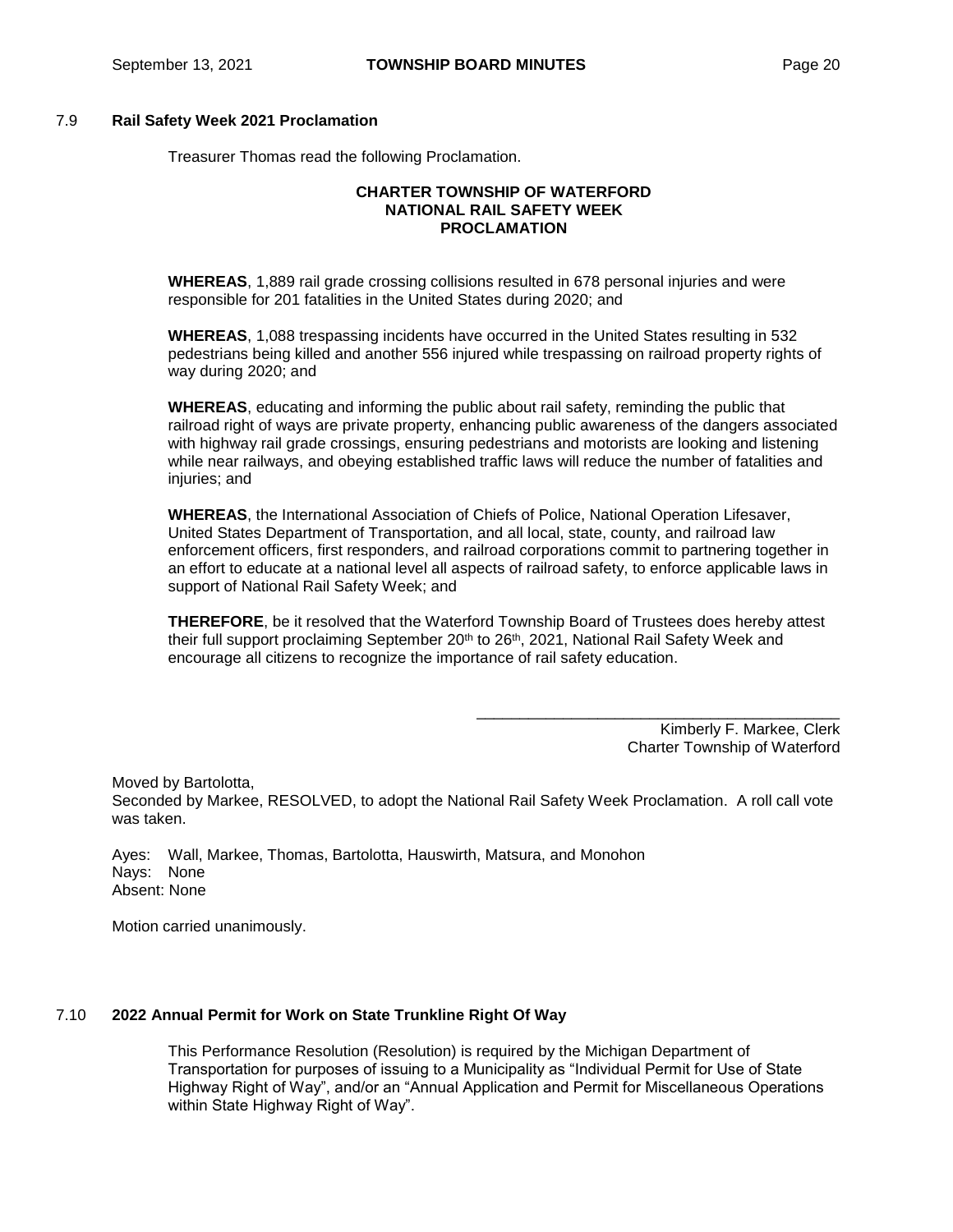## 2022 Annual Permit for Work on State Trunkline Right Of Way Continued.

RESOLVED WHEREAS, the Charter Township of Waterford hereinafter referred to as the "MUNICIPALITY," periodically applies to the Michigan Department of Transportation, hereinafter referred to as the "DEPARTMENT," for permits, referred to as "PERMIT," to construct, operate, use and/or maintain utilities or other facilities, or to conduct other activities, on, over, and under State Highway Right of Way at various locations within and adjacent to its corporate limits;

NOW THEREFORE, in consideration of the DEPARTMENT granting such PERMIT, the MUNCIPATLIY agrees that:

- 1. Each party to this Resolution shall remain responsible for any claims arising out of their own acts and/or omissions during the performance of this Resolution, as provided by law. This Resolution is not intended to increase either party's liability for, or immunity from, tort claims, nor shall it be interpreted, as giving either party hereto a right of indemnification, either by Agreement or at law, for claims arising out of the performance of this Agreement.
- 2. If any of the work performed for the MUNICIPALITY is performed by a contractor, the MUNICIPALITY shall require required its contractor to hold harmless, indemnify and defend in litigation, the State of Michigan, the DEPARTMENT and their agents and employee's, against any claims for damages to public or private property and for injuries to person arising out of the performance of the work, except for claims that result from the sole negligence or willful acts of the DEPARTMENT, until the contractor achieves final acceptance of the MUNICIPALITY Failure of the MUNICIPALITY to require its contractor to indemnify the DEPARTMENT, as set forth above, shall be considered a breach of its duties to the DEPARTMENT.
- 3. Any work performed for the MUNICIPALITY by a contractor or subcontractor will be solely as a contractor for the MUNICIPALITY and not as a contractor or agent of the DEPARTMNET. The DEPARTMENT shall not be subject to any objections or liabilities by vendors and contractors of the MUNICIPALITY, or their written consent and notwithstanding the issue of the PERMIT. Any claims by any contractor or subcontractor will be the sole responsibility of the MUNICIPLTIY.
- 4. The MUNICIPALITY shall take no unlawful action or conduct, which arises either directly or indirectly out of its obligations, responsibilities, and duties under the PERMIT which results in claims being asserted against or judgement being imposed against the State of Michigan, the Michigan Transportation Commission, the DEPARTMENT, and all officers, agents and employees thereof and those contracting governmental bodies performing permit activities for the DEPARTMENT and all officers, agents, and employees thereof, pursuant to a maintenance contract. In the event that the same occurs, for the purpose of the PERMIT, it will be considered as a breach of the PERMIT thereby giving the State of Michigan, the DEPARTMENT, and/or the Michigan Transportation Commission a right to seek and obtain any necessary relief or remedy, including, but not by way of limitation, a judgement for money damages.
- 5. The MUNICIPALITY will, by its own volition and/or request by the Department, promptly restore and./or correct physical or operating damages to any State Highway Right of Way resulting from the installation construction, operation and/or maintenance of the MUNICIPALITY's facilities according to a PERMIT issued by the DEPARTMENT.
- 6. With respect to any activities authorized by a PERMIT, when the MUNICIPALITY requires insurance on its own or its contractor's behalf it shall also require that such police include as named insured the State of Michigan, the Transportation Commission, the DEPARTMENT, and all officers, agents, and employees thereof and those governmental bodies performing permit activities for the DEPARTMENT and all officers, agents, and employees thereof, pursuant to a maintenance contract.
- 7. The incorporation by the DEPARTMENT of this Resolution as part of a PERMIT does not prevent the DEPARTMENT from requiring additional performance security or insurance before issuance of a PERMIT.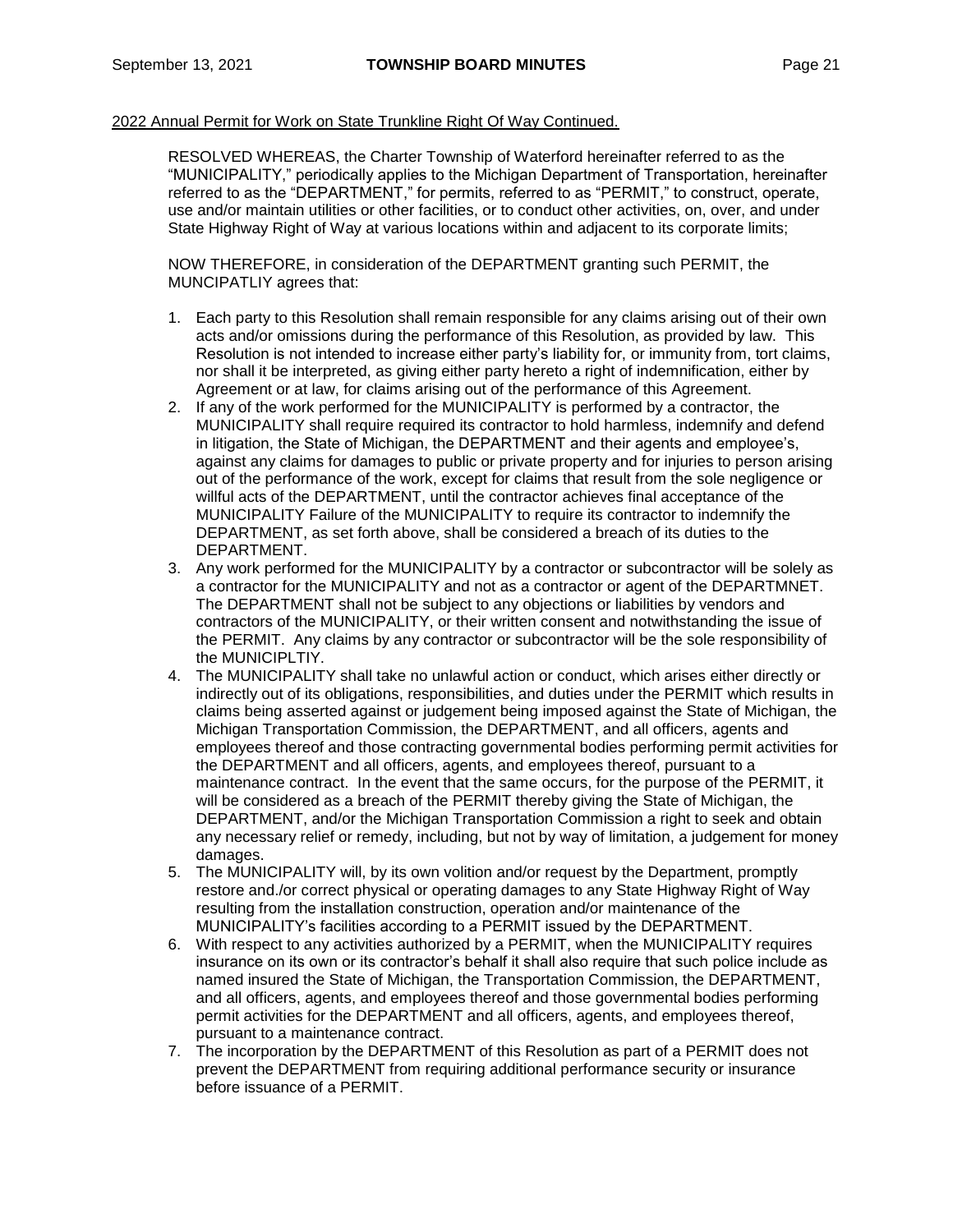## 2022 Annual Permit for Work on State Trunkline Right Of Way Continued.

8. This Resolution shall continue in force from this date until cancelled by the MUNICIPALITY or the DEPARTMENT with no less than thirty (30) days prior written notice provided to the other party. It will not be cancelled or otherwise terminated by the MUNICIPALITY with regard to any PERMIT which has already been issued or activity which has already been undertaken.

BE IT FURTHER RESOLVED that the following position(s) are authorized to apply to the DEPARTMENT for the necessary permit work within State Highway Right of Way on behalf of the MUNICIPALITY.

Title and/or Name

Supervisor Wall, Shelly Schloss, Executive Assistant

Kim Markee, Clerk, Kari Vlaeminck, Deputy Clerk, or Kat Lindsey, Election Specialist Justin Westlake, DPW Director, Derek VanDam and Scott McGrady, DPW Superintendents Frank Fisher, DPW IS/GIS Manager, and Kris Koetze, DPW Engineer

#### Moved by Bartolotta,

Seconded by Markee, RESOLVED, to approve the 2022 Annual Permit for Work on State Trunkline Right of Way. A roll call vote was taken.

Ayes: Wall, Markee, Thomas, Bartolotta, Hauswirth, Matsura, and Monohon Nays: None Absent: None

Motion carried unanimously.

# **7.2 Public Comments**

Mr. Phil Karmo inquired as to how the retiree healthcare decisions are made.

Ms. Paula Millgram 7126 Hatchery Road - spoke against the Hatchery Road rezoning.

Ms. Wendy Royer,7048 Dr -

Mr. Grant Smith, Waterford Youth Assistance – Mr. Smith discussed the 45<sup>th</sup> annual Carless Raffle and the 2nd Annual Shoe Drive.

Mr. Steven Boyle, 2623 N. Williams Lake Road, spoke against the Hatchery Road rezoning.

Mr. Wayne Wood – spoke against the Hatchery Road rezoning.

Mr. Steve Klein 2740 N Williams Lake Road – spoke about the easement and the Hatchery Road rezoning.

Ms. Amanda Gabby, 2935 Sutherland– spoke against the Hatchery Road rezoning.

Ms. Denise Mosher 6034 Barker Drive – spoke against the Hatchery Road rezoning.

Ms. Stephanie Klein 2239 Carlos – spoke against the Hatchery Road rezoning.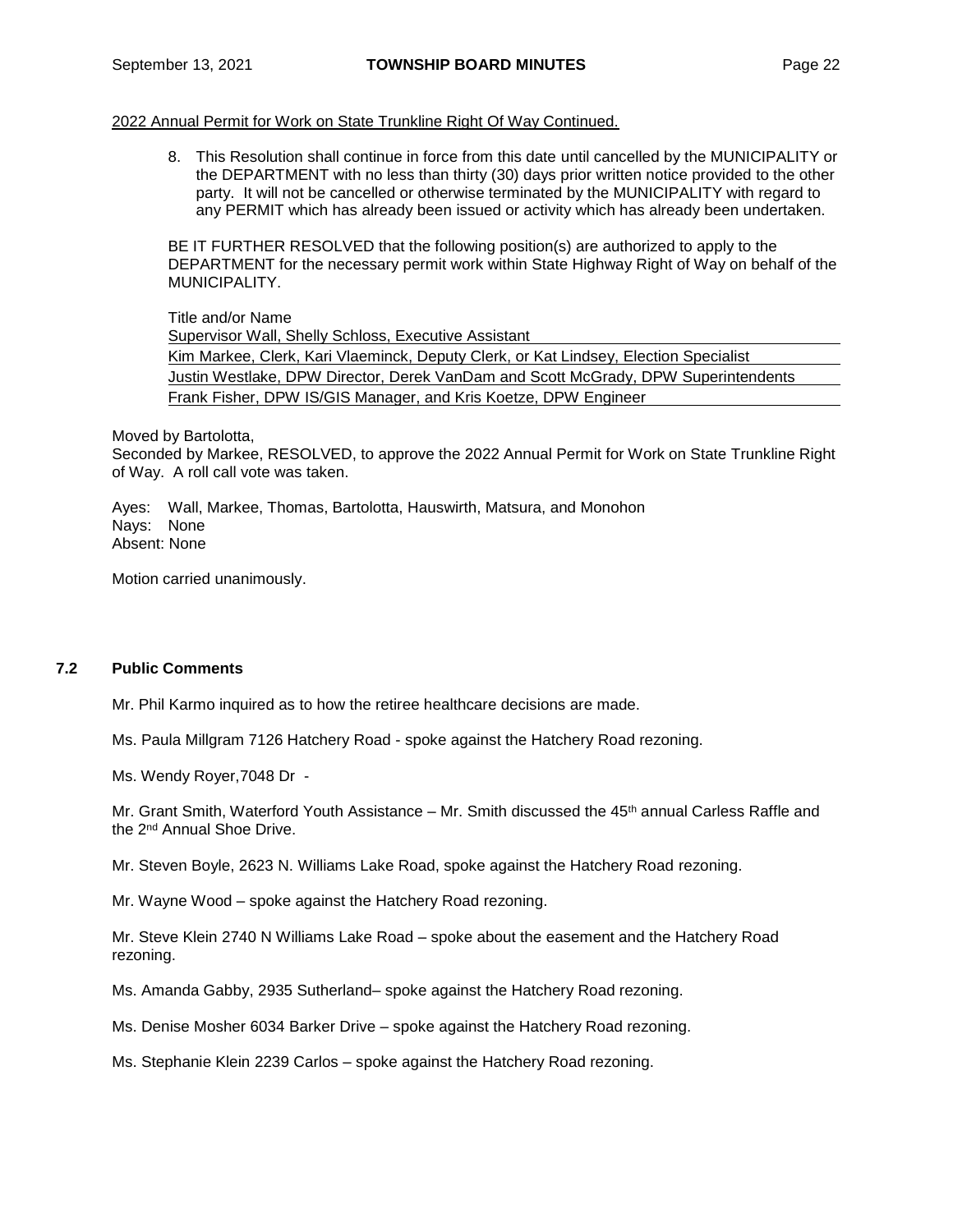# **ADJOURNMENT**

Moved by Thomas, Seconded by Thomas, RESOLVED, to adjourn the meeting at 8:24 p.m. A roll call vote was taken.

Ayes: Wall, Markee, Thomas, Bartolotta, Hauswirth, Matsura, and Monohon Nays: None Absent: None

Motion carried unanimously.

Kim Markee, Clerk

Gary Wall, Supervisor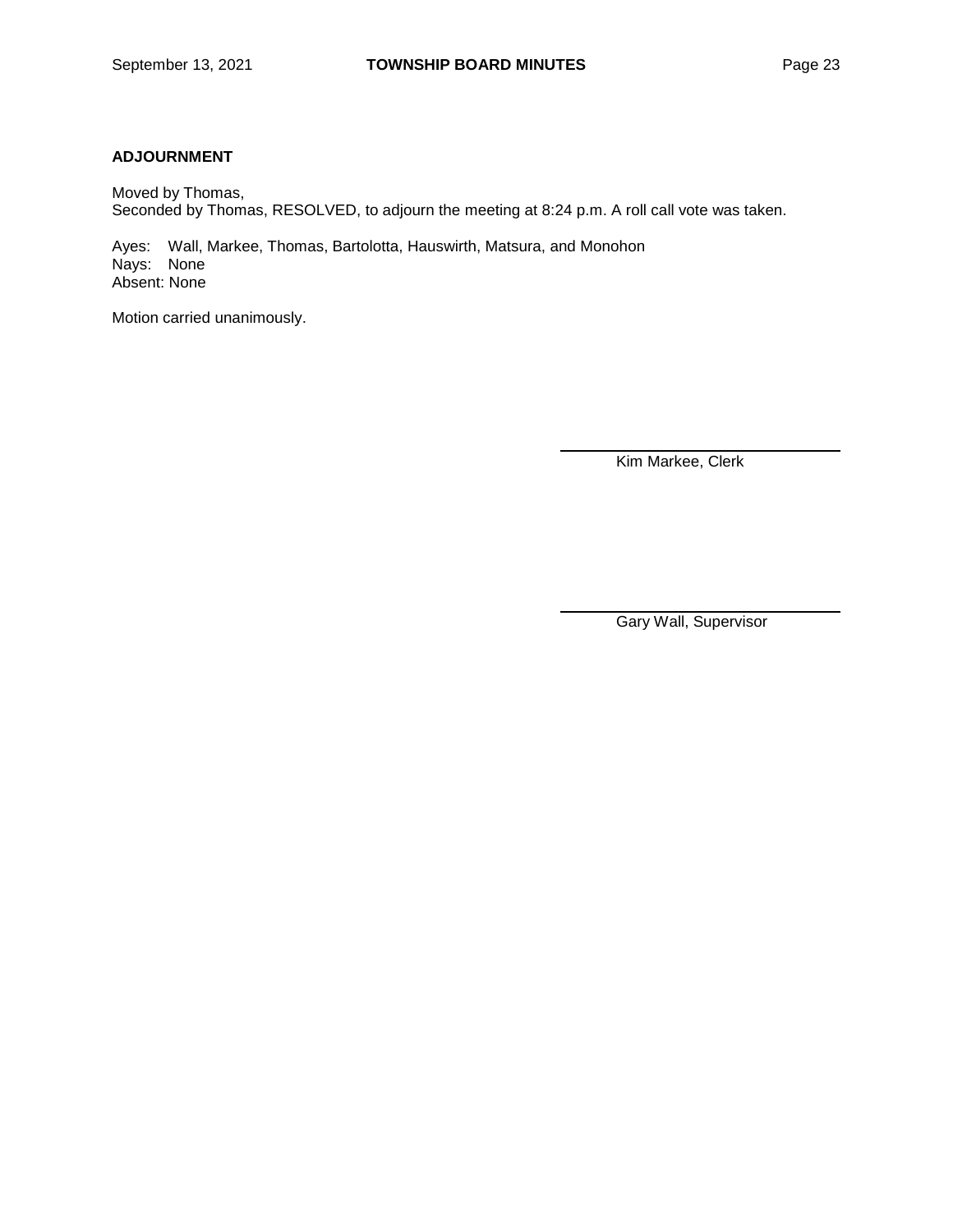09/08/2021 15:19 | WATERFORD TOWNSHIP llievois AP CHECK RECONCILIATION REGISTER

#### FOR: Uncleared

CHECK # CHECK DATE TYPE VENDOR NAME

UNCLEARED CLEARED BATCH CLEAR DATE

|                                             |  | 296460 09/13/2021 PRINTED 011188 ALL STAR OFFICIALS ASSOC  | 282.00    |
|---------------------------------------------|--|------------------------------------------------------------|-----------|
|                                             |  | 296461 09/13/2021 PRINTED 011730 ARROW PRINTING            | 751.65    |
|                                             |  | 296462 09/13/2021 PRINTED 013478 ALLEN TRENCH SAFETY CORP  | 2,474.00  |
|                                             |  | 296463 09/13/2021 PRINTED 013506 AMERICAN LIBRARY ASSOC    | 198.00    |
|                                             |  | 296464 09/13/2021 PRINTED 013685 APPLIED IMAGING           | 733.65    |
|                                             |  | 296465 09/13/2021 PRINTED 013764 SANDRA ASPINALL           | 562.68    |
|                                             |  | 296466 09/13/2021 PRINTED 014472 ALPHA DIRECTIONAL BORING  | 1,000.00  |
|                                             |  | 296467 09/13/2021 PRINTED 014474 ALCOHOL DRUG ADMINISTRATI | 947.00    |
|                                             |  | 296468 09/13/2021 PRINTED 021079 BAKER & TAYLOR BOOKS      | 3,049.05  |
|                                             |  | 296469 09/13/2021 PRINTED 021380 BILLS PLBG & SEWER SERV I | 491.82    |
|                                             |  | 296470 09/13/2021 PRINTED 023456 BLACKBURN MFG CO          | 579.10    |
|                                             |  | 296471 09/13/2021 PRINTED 023460 BLACKSTONE PUBLISHING     | 100.83    |
|                                             |  | 296472 09/13/2021 PRINTED 023732 BRENDEL'S SEPTIC TANK SER | 1,437.86  |
|                                             |  | 296473 09/13/2021 PRINTED 023733 BREATHING AIR SYSTEMS     | 319.74    |
|                                             |  | 296474 09/13/2021 PRINTED 023745 JESSICA & NATHAN BOURDON  | 10,000.00 |
|                                             |  | 296475 09/13/2021 PRINTED 023835 BUGS BEE GONE LLC PEST CO | 300.00    |
|                                             |  | 296476 09/13/2021 PRINTED 023872 BUSSARD APPL PARTS INC    | 34.30     |
|                                             |  | 296477 09/13/2021 PRINTED 041192 CDW GOVERNMENT INC        | 6,040.98  |
| 296478 09/13/2021 PRINTED 041222 CCLS INC   |  |                                                            | 608.50    |
|                                             |  | 296479 09/13/2021 PRINTED 041460 CLYDES FRAME & WHEEL SERV | 621.52    |
|                                             |  | 296480 09/13/2021 PRINTED 041495 CMP DISTRIBUTORS INC      | 247.35    |
| 296481 09/13/2021 PRINTED 043335 CHEMSEARCH |  |                                                            | 520.17    |
|                                             |  | 296482 09/13/2021 PRINTED 043375 CITY GLASS COMPANY INC.   | 250.00    |
|                                             |  | 296483 09/13/2021 PRINTED 043604 CONTRACTORS CONNECTION    | 900.00    |
|                                             |  | 296484 09/13/2021 PRINTED 044064 CONTRACTORS FENCE & GATE  | 1,793.70  |
|                                             |  | 296485 09/13/2021 PRINTED 051445 DLZ MICHIGAN, INC         | 595.00    |
|                                             |  | 296486 09/13/2021 PRINTED 053756 DRUG SCREENS PLUS         | 44.00     |
|                                             |  | 296487 09/13/2021 PRINTED 061010 EAST COAST FLAG & BANNER  | 220.38    |
|                                             |  | 296488 09/13/2021 PRINTED 063476 ELECTROCOMM-MICHIGAN, INC | 130.00    |
| 296489 09/13/2021 PRINTED 063490 EMPCO INC  |  |                                                            | 4,180.00  |
|                                             |  | 296490 09/13/2021 PRINTED 063546 ENABLE POINT INC          | 286.00    |
|                                             |  | 296491 09/13/2021 PRINTED 083452 SUBURBAN FORD OF WATERFOR | 1,535.34  |
|                                             |  | 296492 09/13/2021 PRINTED 083624 FOUR SEASONS PAINTING AND | 2,160.00  |
|                                             |  | 296493 09/13/2021 PRINTED 091835 GUNNERS METERS & PARTS IN | 160.00    |
|                                             |  | 296494 09/13/2021 PRINTED 093025 CENGAGE LEARNING INC/GALE | 188.53    |
|                                             |  | 296495 09/13/2021 PRINTED 093451 GLOBAL OFFICE SOLUTIONS   | 2,486.88  |
|                                             |  | 296496 09/13/2021 PRINTED 093565 GOODYEAR AUTO SERV CTR    | 438.00    |
|                                             |  | 296497 09/13/2021 PRINTED 093608 GOYETTE MECHANICAL CO, IN | 5,785.72  |
| 296498 09/13/2021 PRINTED 093705 GRAINGER   |  |                                                            | 2,254.99  |
|                                             |  | 296499 09/13/2021 PRINTED 093823 GREEN MEADOWS LAWNSCAPE,  | 16,448.00 |
|                                             |  | 296500 09/13/2021 PRINTED 093863 GREAT LAKES WATER AUTHORI | 3,111.29  |
|                                             |  | 296501 09/13/2021 PRINTED 101835 HUBBELL ROTH & CLARK INC  | 17,971.68 |
| 296502 09/13/2021 PRINTED 101950 HYDRO CORP |  |                                                            | 7,132.00  |
| 296503 09/13/2021 PRINTED 103005 HACH CO    |  |                                                            | 811.00    |
|                                             |  | 296504 09/13/2021 PRINTED 103143 HALLAHAN & ASSOCIATES, PC | 528.00    |
|                                             |  | 296505 09/13/2021 PRINTED 103568 HOLISTIC VIBES FLINT LLC  | 10,000.00 |
|                                             |  | 296506 09/13/2021 PRINTED 113177 IDEAS FOR YOU             | 181.84    |
|                                             |  | 296507 09/13/2021 PRINTED 113542 INGRAM LIBRARY SERVICES   | 303.00    |
|                                             |  | 296508 09/13/2021 PRINTED 113551 NICHOLS PAPER & SUPPLY CO | 1,350.71  |
|                                             |  | 296509 09/13/2021 PRINTED 113701 IRON MOUNTAIN             | 538.28    |
|                                             |  | 296510 09/13/2021 PRINTED 121011 J&B MEDICAL SUPPLY        | 927.05    |
|                                             |  | 296511 09/13/2021 PRINTED 121135 JC WATER TREATMENT INC    | 373.80    |
|                                             |  |                                                            |           |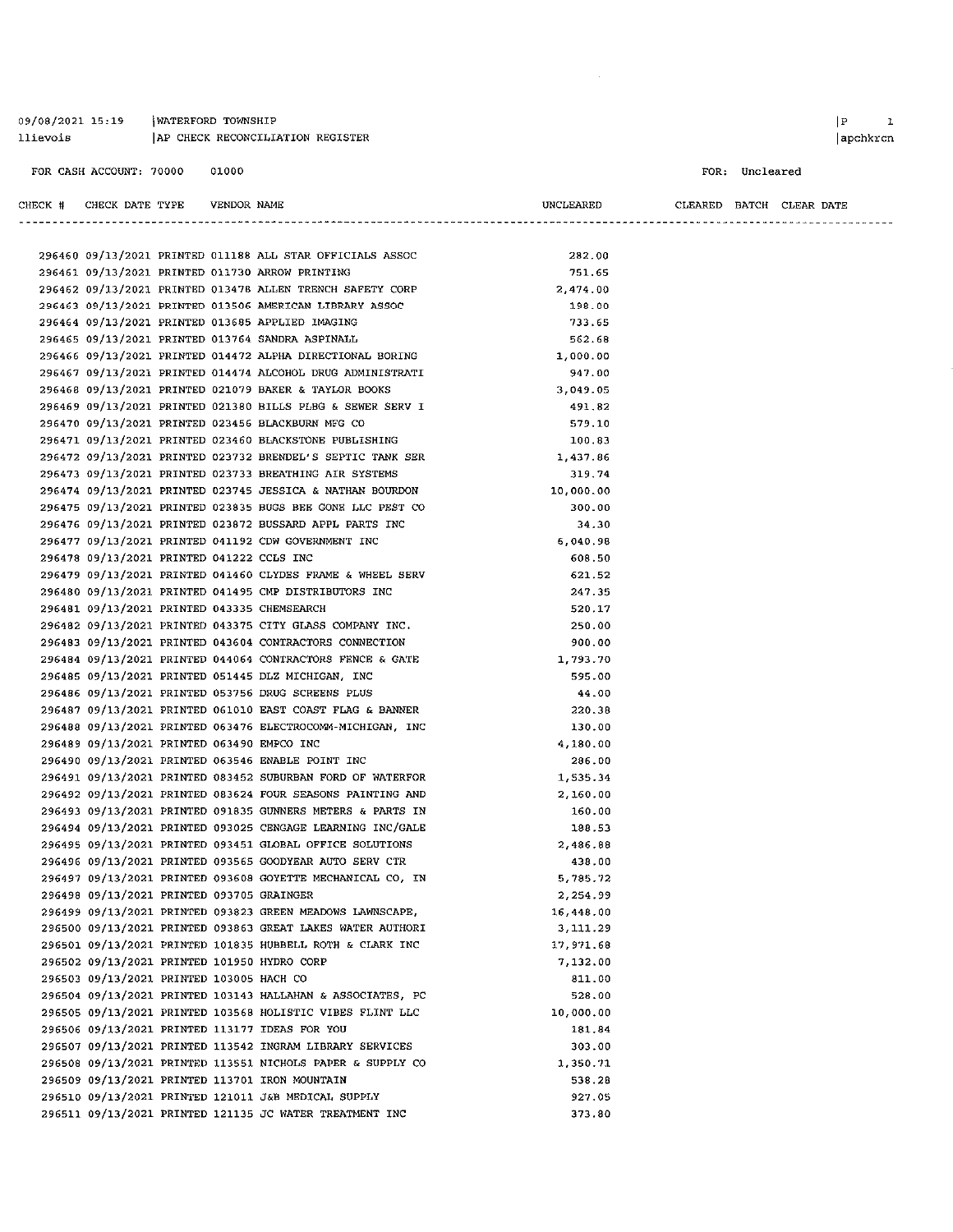09/08/2021 15:19 | WATERFORD TOWNSHIP llievois AP CHECK RECONCILIATION REGISTER

#### FOR CASH ACCOUNT: 70000 01000

| CHECK # CHECK DATE TYPE |                                           | VENDOR NAME |                                                            | UNCLEARED |  | CLEARED BATCH CLEAR DATE |
|-------------------------|-------------------------------------------|-------------|------------------------------------------------------------|-----------|--|--------------------------|
|                         |                                           |             |                                                            |           |  |                          |
|                         |                                           |             | 296512 09/13/2021 PRINTED 123023 JAIL ALTERNATIVES FOR MIC | 907.00    |  |                          |
|                         | 296513 09/13/2021 PRINTED 143586 KONE INC |             |                                                            | 144.99    |  |                          |
|                         |                                           |             | 296514 09/13/2021 PRINTED 151211 LGC GLOBAL ENERGY FM LLC  | 11,725.69 |  |                          |
|                         |                                           |             | 296515 09/13/2021 PRINTED 153068 OSCAR W LARSON CO         | 265.08    |  |                          |
|                         |                                           |             | 296516 09/13/2021 PRINTED 153367 LIBRARY NETWORK, THE      | 13,205.45 |  |                          |
|                         |                                           |             | 296517 09/13/2021 PRINTED 163140 MANAGERPLUS SOLUTIONS, LP | 340.00    |  |                          |
|                         |                                           |             | 296518 09/13/2021 PRINTED 163231 INVERIS TRAINING SOLUTION | 3,258.57  |  |                          |
|                         | 296519 09/13/2021 PRINTED 163270 METCOM   |             |                                                            | 146.31    |  |                          |
|                         |                                           |             | 296520 09/13/2021 PRINTED 163613 MODERNISTIC CLEANING SERV | 939.80    |  |                          |
|                         |                                           |             | 296521 09/13/2021 PRINTED 163956 MUD MASTERS CONCRETE LEVE | 1,000.00  |  |                          |
|                         |                                           |             | 296522 09/13/2021 PRINTED 164236 MAPLE ROOFING & CONSTRUCT | 15,720.00 |  |                          |

|                                             |  | 296517 09/13/2021 PRINTED 163140 MANAGERPLUS SOLUTIONS, LP | 340.00    |
|---------------------------------------------|--|------------------------------------------------------------|-----------|
|                                             |  | 296518 09/13/2021 PRINTED 163231 INVERIS TRAINING SOLUTION | 3,258.57  |
| 296519 09/13/2021 PRINTED 163270 METCOM     |  |                                                            | 146.31    |
|                                             |  | 296520 09/13/2021 PRINTED 163613 MODERNISTIC CLEANING SERV | 939.80    |
|                                             |  | 296521 09/13/2021 PRINTED 163956 MUD MASTERS CONCRETE LEVE | 1,000.00  |
|                                             |  | 296522 09/13/2021 PRINTED 164236 MAPLE ROOFING & CONSTRUCT | 15,720.00 |
|                                             |  | 296523 09/13/2021 PRINTED 174870 STATE OF MICHIGAN         | 29,920.20 |
|                                             |  | 296524 09/13/2021 PRINTED 183021 NATIONAL TRAILS           | 890.00    |
|                                             |  | 296525 09/13/2021 PRINTED 183952 NYE UNIFORM COMPANY       | 2,146.10  |
|                                             |  | 296526 09/13/2021 PRINTED 191884 OVERHEAD DOOR WEST COMMER | 155.00    |
|                                             |  | 296527 09/13/2021 PRINTED 193040 OAKLAND YARD              | 200.00    |
|                                             |  | 296528 09/13/2021 PRINTED 193074 21C ADVERTISING           | 41.75     |
|                                             |  | 296529 09/13/2021 PRINTED 193273 OFFICE DEPOT              | 50.89     |
| 296530 09/13/2021 PRINTED 193713 ORKIN, LLC |  |                                                            | 70.00     |
|                                             |  | 296531 09/13/2021 PRINTED 204040 OAKLAND COUNTY TREASURER  | 589.76    |
|                                             |  | 296532 09/13/2021 PRINTED 204040 OAKLAND COUNTY TREASURER  | 589.76    |
|                                             |  | 296533 09/13/2021 PRINTED 204040 OAKLAND COUNTY TREASURER  | 829.35    |
|                                             |  | 296534 09/13/2021 PRINTED 204040 OAKLAND COUNTY TREASURER  | 1,236.00  |
|                                             |  | 296535 09/13/2021 PRINTED 204040 OAKLAND COUNTY TREASURER  | 3,884.21  |
|                                             |  | 296536 09/13/2021 PRINTED 204321 OAKLAND COUNTY YOUTH ASSI | 416.23    |
|                                             |  | 296537 09/13/2021 PRINTED 204860 ROAD COMMISSION FOR       | 60.21     |
|                                             |  | 296538 09/13/2021 PRINTED 213211 PERCEPTIVE CONTROLS INC   | 63.00     |
|                                             |  | 296539 09/13/2021 PRINTED 213274 PEERLESS MIDWEST INC      | 24,505.94 |
|                                             |  | 296540 09/13/2021 PRINTED 213403 PIPELINE MANAGEMENT COMPA | 11,240.36 |
|                                             |  | 296541 09/13/2021 PRINTED 213566 COFFEE BREAK INC          | 109.25    |
|                                             |  | 296542 09/13/2021 PRINTED 220494 BILL SVENKESEN            | 500.00    |
|                                             |  | 296543 09/13/2021 PRINTED 220501 SALLY FITZPATRICK         | 50.00     |
|                                             |  | 296544 09/13/2021 PRINTED 220507 GERARD STEVENSON          | 50.00     |
|                                             |  | 296545 09/13/2021 PRINTED 225432 MARY HOPPER               | 50.00     |
| 296546 09/13/2021 PRINTED 227557 PETER KAER |  |                                                            | 425.00    |
|                                             |  | 296547 09/13/2021 PRINTED 233852 QUALITY FIRE SERVICES     | 793.60    |
|                                             |  | 296548 09/13/2021 PRINTED 243664 ROSE PEST SOLUTIONS       | 48.00     |
|                                             |  | 296549 09/13/2021 PRINTED 251110 S&B PLBG & SEWER SERV INC | 18,764.71 |
|                                             |  | 296550 09/13/2021 PRINTED 251238 SERVICE HEATING & PLUMBIN | 957.07    |
|                                             |  | 296551 09/13/2021 PRINTED 253160 SCRAMLIN FEEDS            | 316.00    |
|                                             |  | 296552 09/13/2021 PRINTED 253293 HOWARD L SHIFMAN, P.C.    | 9,500.00  |
|                                             |  | 296553 09/13/2021 PRINTED 253568 SOLTIS PLASTICS CORP      | 91.10     |
|                                             |  | 296554 09/13/2021 PRINTED 261102 TT TECHNOLOGIES INC       | 562.18    |
|                                             |  | 296555 09/13/2021 PRINTED 263243 TELEFLEX LLC              | 555.17    |
|                                             |  | 296556 09/13/2021 PRINTED 263255 TESTAMERICA LABORATORIES  | 1,082.80  |
|                                             |  | 296557 09/13/2021 PRINTED 263339 THOMAS SHELBY CO          | 13,044.00 |
|                                             |  | 296558 09/13/2021 PRINTED 263372 JAMES D TIPPIN            | 18,650.00 |
|                                             |  | 296559 09/13/2021 PRINTED 263582 THOMSON REUTERS-WEST      | 454.93    |
|                                             |  | 296560 09/13/2021 PRINTED 263841 TURNER SANITATION, INC    | 580.00    |
|                                             |  | 296561 09/13/2021 PRINTED 273533 UNIFIRST CORP             | 1,342.26  |
|                                             |  | 296562 09/13/2021 PRINTED 291365 PRAXAIR DISTRIBUTION INC  | 176.17    |
|                                             |  | 296563 09/13/2021 PRINTED 291365 PRAXAIR DISTRIBUTION INC  | 345.00    |

#### $|P|$  2  $|apchkren$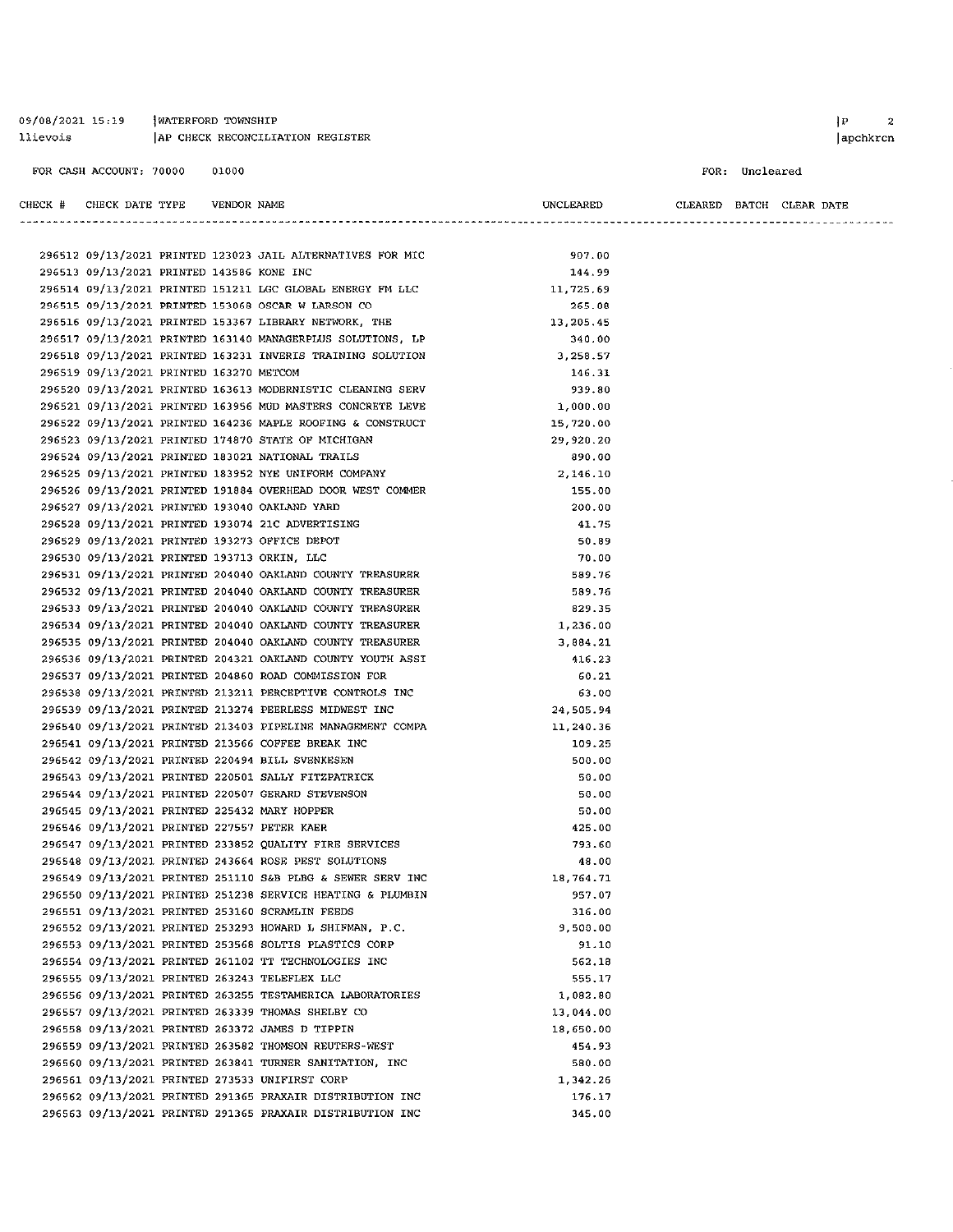| 09/08/2021 15:19           | WATERFORD TOWNSHIP                                         |                    |            |                   | i P        | 3 |
|----------------------------|------------------------------------------------------------|--------------------|------------|-------------------|------------|---|
| llievois                   | AP CHECK RECONCILIATION REGISTER                           |                    |            |                   | apchkrcn   |   |
| FOR CASH ACCOUNT: 70000    | 01000                                                      |                    |            | Uncleared<br>FOR: |            |   |
| CHECK DATE TYPE<br>CHECK # | VENDOR NAME                                                |                    | UNCLEARED  | CLEARED<br>BATCH  | CLEAR DATE |   |
|                            |                                                            |                    |            |                   |            |   |
|                            |                                                            |                    |            |                   |            |   |
|                            | 296564 09/13/2021 PRINTED 293426 STACY WILLIAMS            |                    | 61.18      |                   |            |   |
|                            | 296565 09/13/2021 PRINTED 293605 WORLDWIDE INTERPRETERS IN |                    | 1,233.76   |                   |            |   |
|                            | 296566 09/13/2021 PRINTED 343012 ZAX AUTO WASH             |                    | 336.00     |                   |            |   |
|                            | 296567 09/13/2021 PRINTED 500246 MI MED INC                |                    | 387.00     |                   |            |   |
|                            |                                                            |                    |            |                   |            |   |
|                            | 108 CHECKS                                                 | CASH ACCOUNT TOTAL | 309,392.22 | .00               |            |   |
|                            |                                                            |                    |            |                   |            |   |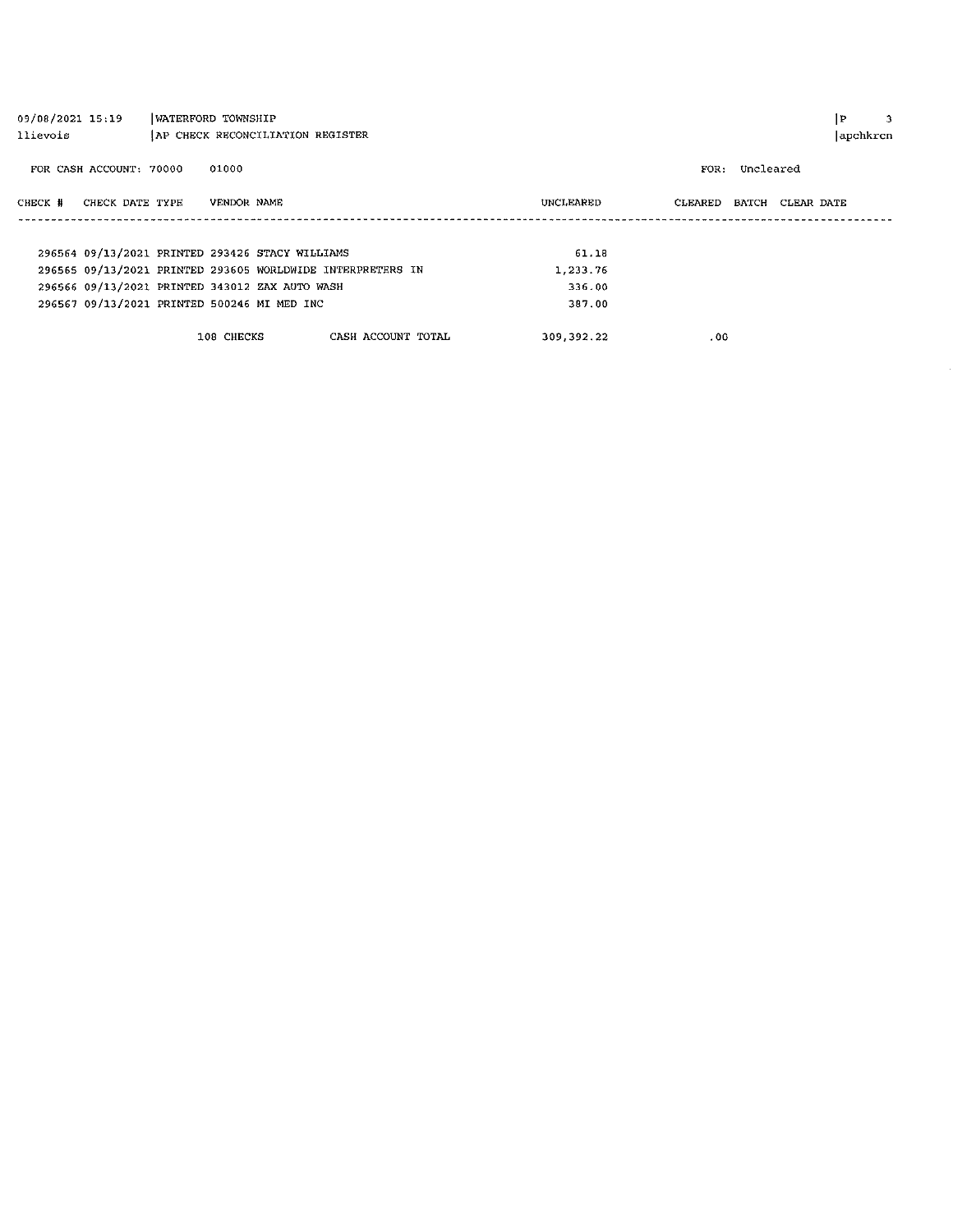Vance Chicks Maileel.

#### 09/08/2021 15:20 WATERFORD TOWNSHIP JAP CHECK RECONCILIATION REGISTER llievois

296369 08/24/2021 PRINTED 113701 IRON MOUNTAIN

296371 08/24/2021 PRINTED 161201 MELISSA MEDIC

296374 08/24/2021 PRINTED 193412 JASON OLSZEWSKI

296376 08/24/2021 PRINTED 193713 ORKIN, LLC

296375 08/24/2021 PRINTED 193456 DOUGLAS K OLIVER

296379 08/24/2021 PRINTED 213454 NANCY PLASTERER

296381 08/24/2021 PRINTED 243669 TERESA ROBINSON

296384 08/24/2021 PRINTED 251831 JEFFREY STROCK

296385 08/24/2021 PRINTED 251832 CHRIS STOECKLEIV

296386 08/24/2021 PRINTED 254816 RICHARD STRENGER

296387 08/24/2021 PRINTED 254845 BRADLEY STOUT

296389 08/24/2021 PRINTED 293408 DAVID WITGEN

296391 08/31/2021 PRINTED 013685 APPLIED IMAGING

296393 08/31/2021 PRINTED 023068 K & O LAW. PC

296395 08/31/2021 PRINTED 053215 DELTA DENTAL

296396 08/31/2021 PRINTED 053253 DTE ENERGY

296394 08/31/2021 PRINTED 043626 CONSUMERS ENERGY

296399 08/31/2021 PRINTED 073819 SHERI MCDONNELL

296401 08/31/2021 PRINTED 121004 J SPANGLER LLC

296402 08/31/2021 PRINTED 123585 CHARESA JOHNSON

296400 08/31/2021 PRINTED 103018 DERWOOD HAINES JR

296403 08/31/2021 PRINTED 143707 KRONOS SAASHR, INC

296404 08/31/2021 PRINTED 163139 DEBORAH H MCKELVY

296405 08/31/2021 PRINTED 163485 PAULETTE MICHEL LOFTIN

296383 08/24/2021 PRINTED 251572 ALAN SOAVE

296373 08/24/2021 PRINTED 174070 MAMC

296370 08/24/2021 PRINTED 153367 LIBRARY NETWORK, THE

296372 08/24/2021 PRINTED 163485 PAULETTE MICHEL LOFTIN

296377 08/24/2021 PRINTED 204040 OAKLAND COUNTY TREASURER

296378 08/24/2021 PRINTED 204910 OAKLAND CNTY TREASURERS O

296380 08/24/2021 PRINTED 227178 OAKLAND COUNTY PARKS AND

296382 08/24/2021 PRINTED 251110 S&B PLBG & SEWER SERV INC

296388 08/24/2021 PRINTED 271016 US BANK EQUIPMENT FINANCE

296390 08/24/2021 PRINTED 304881 STEVEN K THOMAS TREASURER

296392 08/31/2021 PRINTED 013886 AVON BEAUTY CENTER OF WAT

296397 08/31/2021 PRINTED 063004 EAGLE GRAPHICS AND DESIGN

296398 08/31/2021 PRINTED 063012 EARLY EXPLORERS ACADEMY

#### FOR CASH ACCOUNT: 70000 01000

 $1<sub>p</sub>$  $\mathbf{1}$ apchkrcn

#### $FOR:$  Uncleared

CHECK # CHECK DATE TYPE VENDOR NAME **UNCLEARED** CLEARED BATCH CLEAR DATE 296354 08/24/2021 PRINTED 011790 AT&T 1.431.62 296355 08/24/2021 PRINTED 011790 AT&T 2.034.35 296356 08/24/2021 PRINTED 011790 AT&T 138.72 296357 08/24/2021 PRINTED 021510 BLUE CROSS BLUE SHIELD 169, 341.04 296358 08/24/2021 PRINTED 023488 BLUE CROSS BLUE SHIELD OF 269,231.26 296359 08/24/2021 PRINTED 039951 FOUNDATION SYSTEMS OF MIC 356.00 296360 08/24/2021 PRINTED 053253 DTE ENERGY 7.561.38 296361 08/24/2021 PRINTED 053963 INACOMP 562.50 296362 08/24/2021 PRINTED 063739 ESTATE OF RANDALL S ELLIS  $2.000.00$ 296363 08/24/2021 PRINTED 073632 WAYNE PERUSKI 150.75 296364 08/24/2021 PRINTED 073649 JOHN PHEBUS 150.75 296365 08/24/2021 PRINTED 083452 SUBURBAN FORD OF WATERFOR 5,706.77 296366 08/24/2021 PRINTED 093475 MICHAEL GLADIEUX 300.00 296367 08/24/2021 PRINTED 103018 DERWOOD HAINES JR 300.00 296368 08/24/2021 PRINTED 103584 JOHN H HOLMES 300.00

543.08

865.00

250.00

300.00

129.00

300.00

200.00

387.50

100.00

300.00

วิวิก กิก

 $300.00$ 

250.00

 $300.00$ 

275.00

 $50.00$ 

1.741.11

300.00

766.56

995.00

 $100.00$ 

19.65

45,644.42

14,279.88

1,779.00

1,000.00

 $2.000.00$ 

1,035.77

725.00

300.00

400.00

200.00

50.00

1.557.61

2,375.00

155,469.18

69.00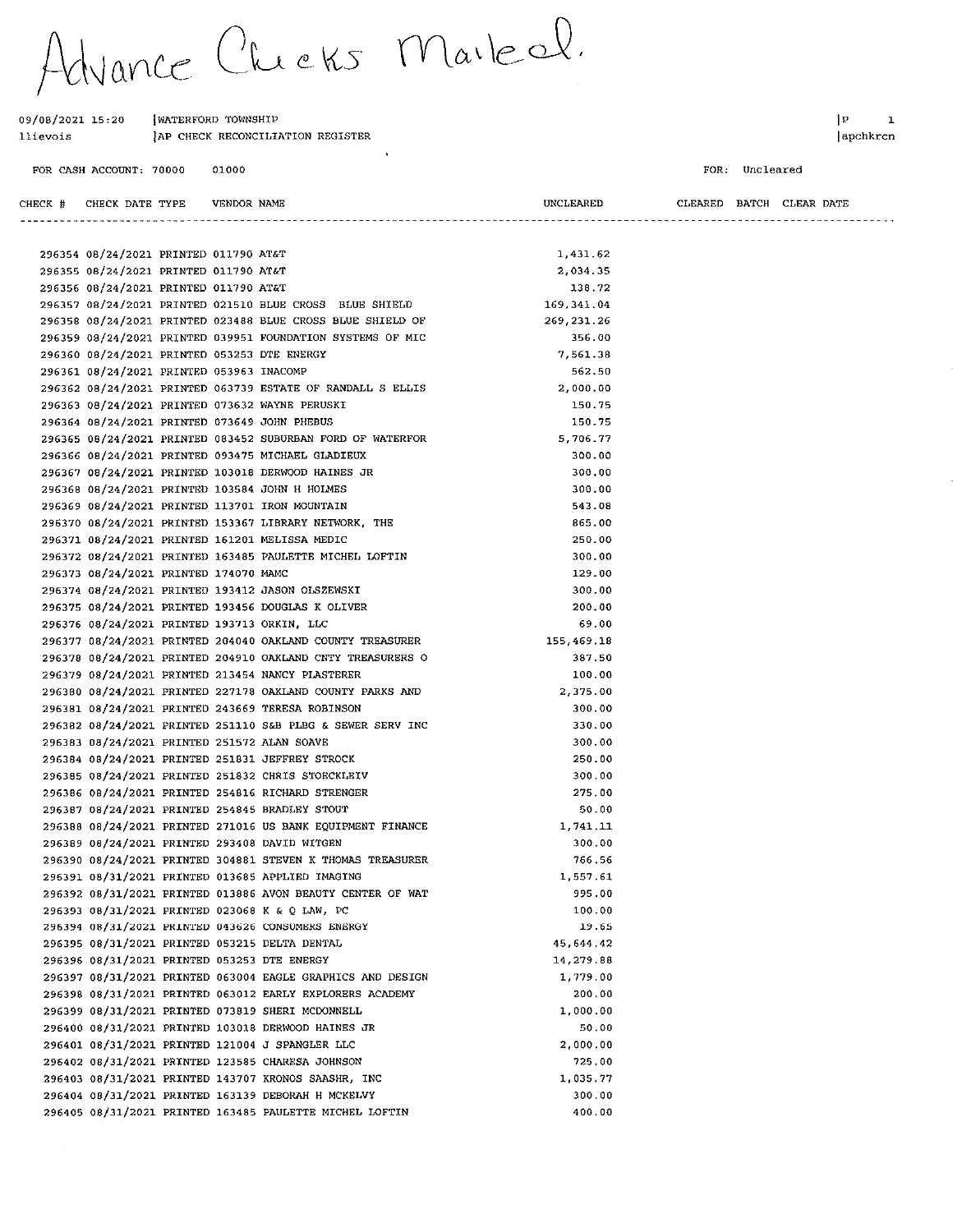09/08/2021 15:20 | WATERFORD TOWNSHIP AP CHECK RECONCILIATION REGISTER llievois

FOR: Uncleared

CLEARED BATCH CLEAR DATE

| CHECK # | CHECK DATE TYPE |  | VENDOR NAME |  |
|---------|-----------------|--|-------------|--|

#### UNCLEARED

|  |                                            |  | 296406 08/31/2021 PRINTED 193456 DOUGLAS K OLIVER          | 300.00    |  |
|--|--------------------------------------------|--|------------------------------------------------------------|-----------|--|
|  |                                            |  | 296407 08/31/2021 PRINTED 204721 OAKLAND COUNTY TACTICAL T | 250.00    |  |
|  |                                            |  | 296408 08/31/2021 PRINTED 213366 PITNEY BOWES RESERVE ACCO | 1,500.00  |  |
|  |                                            |  | 296409 08/31/2021 PRINTED 251136 SCIENCE ALIVE             | 280.00    |  |
|  |                                            |  | 296410 08/31/2021 PRINTED 253872 SQUARE ONE EATS & TREATS  | 2,980.00  |  |
|  |                                            |  | 296411 08/31/2021 PRINTED 253872 SQUARE ONE EATS & TREATS  | 3,520.00  |  |
|  |                                            |  | 296412 08/31/2021 PRINTED 254851 STANDARD INSURANCE COMPAN | 6,021.83  |  |
|  |                                            |  | 296413 08/31/2021 PRINTED 293355 WILBUR WHITE JR           | 2,550.00  |  |
|  |                                            |  | 296414 09/07/2021 PRINTED 011016 GREAT LAKES ACE HARDWARE  | 18.04     |  |
|  |                                            |  | 296415 09/07/2021 PRINTED 011019 ARM PROGRAM               | 150.00    |  |
|  |                                            |  | 296416 09/07/2021 PRINTED 011700 AQUA-WEED CONTROL INC     | 3,172.92  |  |
|  | 296417 09/07/2021 PRINTED 011790 AT&T      |  |                                                            | 237.72    |  |
|  |                                            |  | 296418 09/07/2021 PRINTED 023046 BARTELLI'S BANQUETS & CAT | 1,500.00  |  |
|  |                                            |  | 296419 09/07/2021 PRINTED 030234 MICHAEL RISTICH           | 100.00    |  |
|  |                                            |  | 296420 09/07/2021 PRINTED 030235 MS POOL LLC               | 100.00    |  |
|  | 296421 09/07/2021 PRINTED 030236 ANN NULTY |  |                                                            | 100.00    |  |
|  |                                            |  | 296422 09/07/2021 PRINTED 030237 TIMOTHY TISLER            | 100.00    |  |
|  |                                            |  | 296423 09/07/2021 PRINTED 030238 ALVAREZ CONCEPTS LLC      | 100.00    |  |
|  |                                            |  | 296424 09/07/2021 PRINTED 030239 SHERWOOD PROPERTY DEVELOP | 100.00    |  |
|  |                                            |  | 296425 09/07/2021 PRINTED 031547 MGE CARPENTRY             | 100.00    |  |
|  |                                            |  | 296426 09/07/2021 PRINTED 032011 C&L WARD BROS CO          | 100.00    |  |
|  |                                            |  | 296427 09/07/2021 PRINTED 032141 RN CONSTRUCTION           | 100.00    |  |
|  |                                            |  | 296428 09/07/2021 PRINTED 032391 AL DORAN EXCAVATING       | 100.00    |  |
|  |                                            |  | 296429 09/07/2021 PRINTED 032867 ANTO GLASS BLOCK INC      | 100.00    |  |
|  |                                            |  | 296430 09/07/2021 PRINTED 039446 CEDAR WORKS INC           | 100.00    |  |
|  |                                            |  | 296431 09/07/2021 PRINTED 041192 CDW GOVERNMENT INC        | 3,012.83  |  |
|  |                                            |  | 296432 09/07/2021 PRINTED 043364 AT&T MOBILITY             | 302.16    |  |
|  |                                            |  | 296433 09/07/2021 PRINTED 043626 CONSUMERS ENERGY          | 3,223.71  |  |
|  |                                            |  | 296434 09/07/2021 PRINTED 043904 COMERICA COMMERCIAL CARD  | 1,476.63  |  |
|  |                                            |  | 296435 09/07/2021 PRINTED 053253 DTE ENERGY                | 17,574.86 |  |
|  |                                            |  | 296436 09/07/2021 PRINTED 073398 TORI HEGLIN               | 400.00    |  |
|  |                                            |  | 296437 09/07/2021 PRINTED 073996 JENNIFER MAMOLA           | 129.70    |  |
|  |                                            |  | 296438 09/07/2021 PRINTED 093702 JUDITH GRACEY             | 100.00    |  |
|  |                                            |  | 296439 09/07/2021 PRINTED 103369 EFRAIN HERNANDEZ          | 96.42     |  |
|  |                                            |  | 296440 09/07/2021 PRINTED 130010 BRADLEY COLYER            | 24.10     |  |
|  |                                            |  | 296441 09/07/2021 PRINTED 130053 CHRISTINA BLEVINS         | 24.10     |  |
|  |                                            |  | 296442 09/07/2021 PRINTED 130056 AMANDA DONNELLY           | 24.10     |  |
|  |                                            |  | 296443 09/07/2021 PRINTED 130065 JULIE LAWRENCE            | 24.10     |  |
|  |                                            |  | 296444 09/07/2021 PRINTED 130068 HEIDI RENTON              | 24.10     |  |
|  |                                            |  | 296445 09/07/2021 PRINTED 130204 KIMBERLY MCMAHON          | 24.10     |  |
|  |                                            |  | 296446 09/07/2021 PRINTED 137862 ANTHONY JERGOVICH         | 24,10     |  |
|  |                                            |  | 296447 09/07/2021 PRINTED 143244 ASHLEY KEESLING           | 100.00    |  |
|  |                                            |  | 296448 09/07/2021 PRINTED 143600 SCOTT C KOZAK             | 300.00    |  |
|  |                                            |  | 296449 09/07/2021 PRINTED 163282 MEDMUTUAL LIFE            | 4,738.10  |  |
|  |                                            |  | 296450 09/07/2021 PRINTED 163485 PAULETTE MICHEL LOFTIN    | 50.00     |  |
|  |                                            |  | 296451 09/07/2021 PRINTED 183269 SPRINT SOLUTIONS          | 9.30      |  |
|  |                                            |  | 296452 09/07/2021 PRINTED 193456 DOUGLAS K OLIVER          | 125.00    |  |
|  |                                            |  | 296453 09/07/2021 PRINTED 193713 ORKIN, LLC                | 286.50    |  |
|  |                                            |  | 296454 09/07/2021 PRINTED 211016 PLM LAKE & LAND MANAGEMEN | 3,470.77  |  |
|  |                                            |  | 296455 09/07/2021 PRINTED 213401 PITNEY BOWES GLOBAL FINAN | 935.88    |  |
|  |                                            |  | 296456 09/07/2021 PRINTED 213454 NANCY PLASTERER           | 800.00    |  |
|  |                                            |  | 296457 09/07/2021 PRINTED 241008 RKA PETROLEUM COMPANIES,  | 1,466.20  |  |
|  |                                            |  |                                                            |           |  |